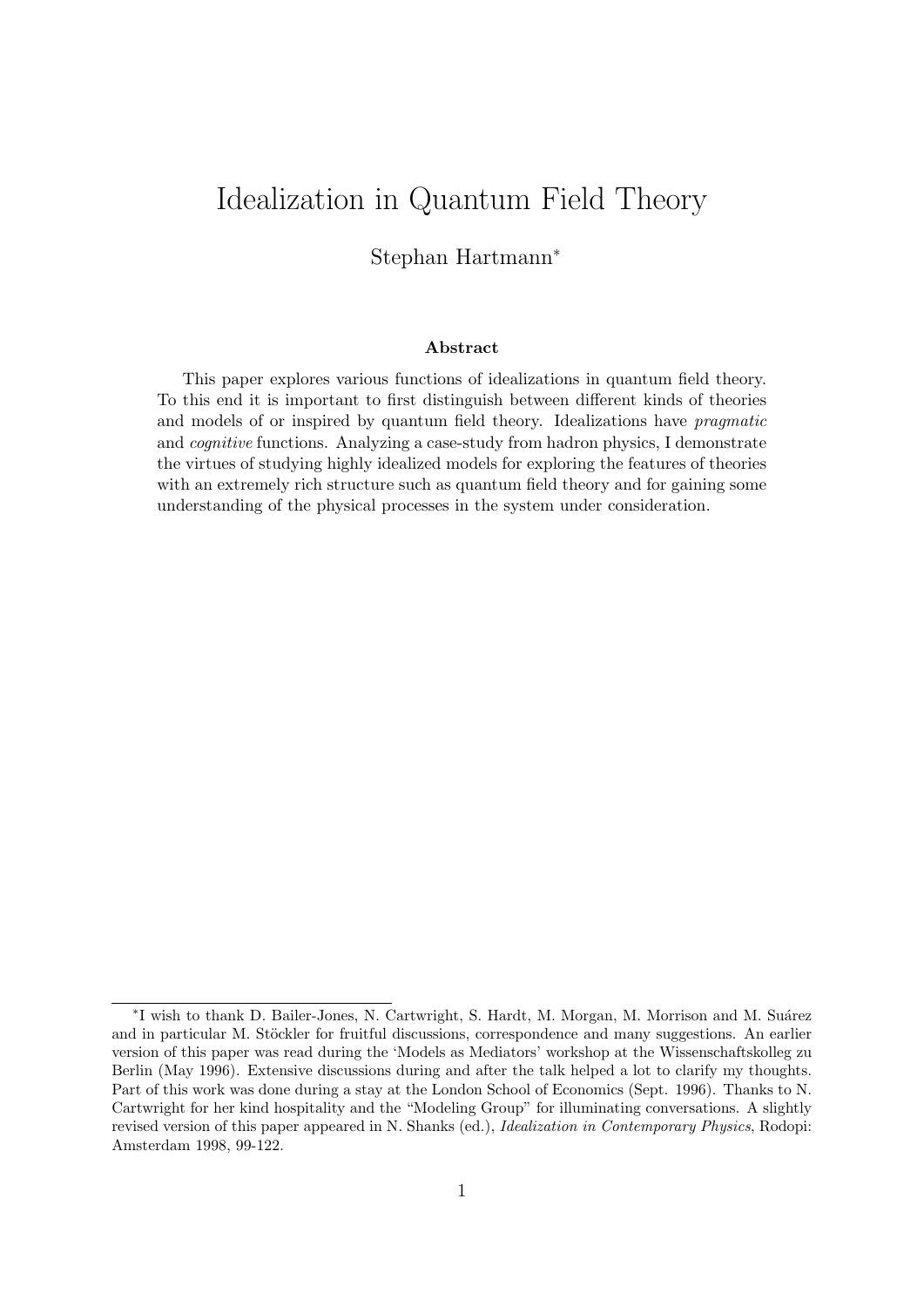## 1 Introduction

In 1988, H. Brown and R. Harré edited a book that aimed at bringing quantum field theory (QFT) to the attention of philosophers of science. In the introductory section, the editors complain that QFT does not receive the attention in the philosophy of science community it deserves. And indeed, before 1988 only a few relevant publications appeared, including articles by J. Cushing (1982) and M. Redhead (1982). In the meantime, QFT has been gaining more interest; there are international symposia on the foundation of QFT, such as the Boston Colloquium in March 1996, and even a textbook is devoted to philosophical aspects of QFT (Teller 1995).<sup>1</sup>

Most relevant authors deal with foundational problems of QFT, such as the status of virtual particles and the niceties of renormalization. Especially the last topic has been discussed widely recently, mainly in the context of effective field theories (Cao & Schweber 1993).

Concerning methodological problems of QFT, much less work has been done so far. These are the problems J. Cushing, being skeptical that there are really new foundational problems in QFT, suggested to investigate (Cushing 1988). In this line of thought, Cushing himself studied, *inter alia*, the construction of a specific scientific theory (the S-Matrix program) and confronted his reconstruction with 'global' methodological models such as the ones by T. S. Kuhn and I. Lakatos (Cushing 1990).

Whereas Cushing focused on the development of scientific theories, I shall concentrate on the application of theories. More specifically, I shall deal with the role of idealizations in the various models and theories of or inspired by QFT. For a long time, philosophers ignored the investigation of idealizations from a philosophy of science point of view. One of the reasons for this neglect is, I understand, that idealizations were assumed to be motivated by purely pragmatic considerations only. In this paper I wish to show that idealizations have many more functions in science. I will especially focus on cognitive functions of idealizations by showing in a case-study how idealized models are used to explore the features of a theory.

The remainder of this article is organized as follows. Sec. 2 aimes at clarifying the terminology ('model', 'theory') and setting the stage for the case-study, that is presented in Sec. 3. In that section, three different models of hadron structure are discussed and related to the current philosophical debate of models and idealizations. Sec. 4 points out some more general metatheoretical implications of the case-study. Finally, Sec. 5 summarizes our main results.

## 2 Theories, Models and Idealizations

In this section I shall first define the terms 'theory' and 'model'. More specifically, I shall distinguish two different types of theories and two different typs of models. I will use this classification to give a survey of various kinds of idealizations performed in QFT.

It may be worth asking in parenthesis why it is necessary at all to define the terms 'theory' and 'model'. In fact, it turns out that this is a very difficult task, let alone the observation that there is a whole continuum of theoretical constructs (Suppes 1962, Balzer et al. 1987)

<sup>&</sup>lt;sup>1</sup>See also (Auyang 1995) and (Clifton 1996).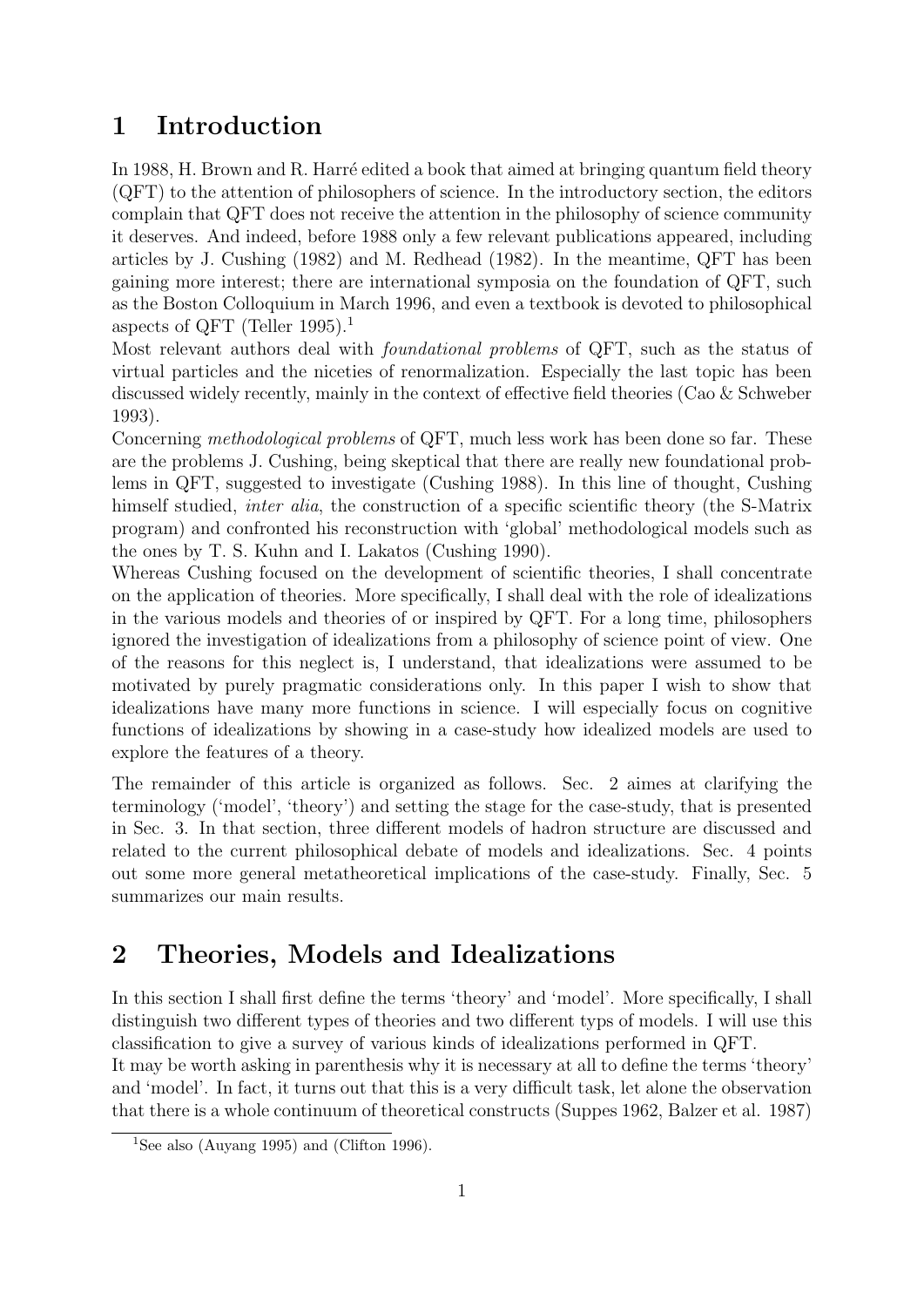so that a definition proper of 'theory' or 'model' is somewhat artificial. The very existence of this continuum is, however, one reason for the confusion in the philosophical literature on models. In order to avoid confusion I shall therefore start with a characterization of these terms in the way I use them in this paper.

Here, as well as in the whole paper, I restrict myself to the theories and models in the framework of QFT. But even within QFT it turns out to be difficult to exactly define what a model is and how it ought to be distinguished from a theory. Quite often, the terms are used interchangably by scientists. The term 'model' is, however, frequently preferred. Scientists tend to be reluctant to name their constructs a theory. Some constructs, however, reach this blessed status.

I propose the following characterization that is, I maintain, in accordance with the scientists' use of these terms. The term 'theory' is reserved only for the following two theoretical constructs.

Type A Theory: General Background Theories

A Type A Theory is a theoretical construct that needs to be specified by additional assumptions (a 'model object' – in M. Bunge's terminology<sup>2</sup> ) in order to be applicable to a concrete object or system.<sup>3</sup>

The general formailism of QFT is a Type A Theory. The Wightman axioms, for instance, provide the framework for all concrete realizations of QFT such as quantum electrodynamics (QED) or quantum chromodynamics (QCD).<sup>4</sup>

Type B Theory: Fundamental Model-Theoretical Models

A Type B theory is a model-theoretical model of a Type A Theory, that is a concrete realization of the general formalism of QFT. The attribute 'fundamental' is added since at the moment everything that can be said about the respective domain of applicability can be captured by these theories.

QED and QCD are typical examples for Type B Theories.

All other theoretical constructs are called 'models' of which I shall also distinguish two types. These are:

Type A Model: Non-Fundamental Model-Theoretical Models

A Type A Model is a model-theoretical model of a Type A Theory that is not a Type B Theory. Some of these models have, so far, no application at all ('toy models<sup>55</sup>), others serve as an input for more fundamental constructs, such as models that provide certain symmetry breaking mechanisms.

The frequently used  $\varphi^4$ -theory is a typical example for a Type A Model.

<sup>2</sup>See (Bunge 1973, 100 f).

<sup>3</sup>This is also the kind of construct N. Cartwright has in mind when talking about theories, see her (1983).

 $4$ See (Haag 1992) and (Straeter 1988).

 ${}^{5}$ See my discussion in (Hartmann 1995a, 57f).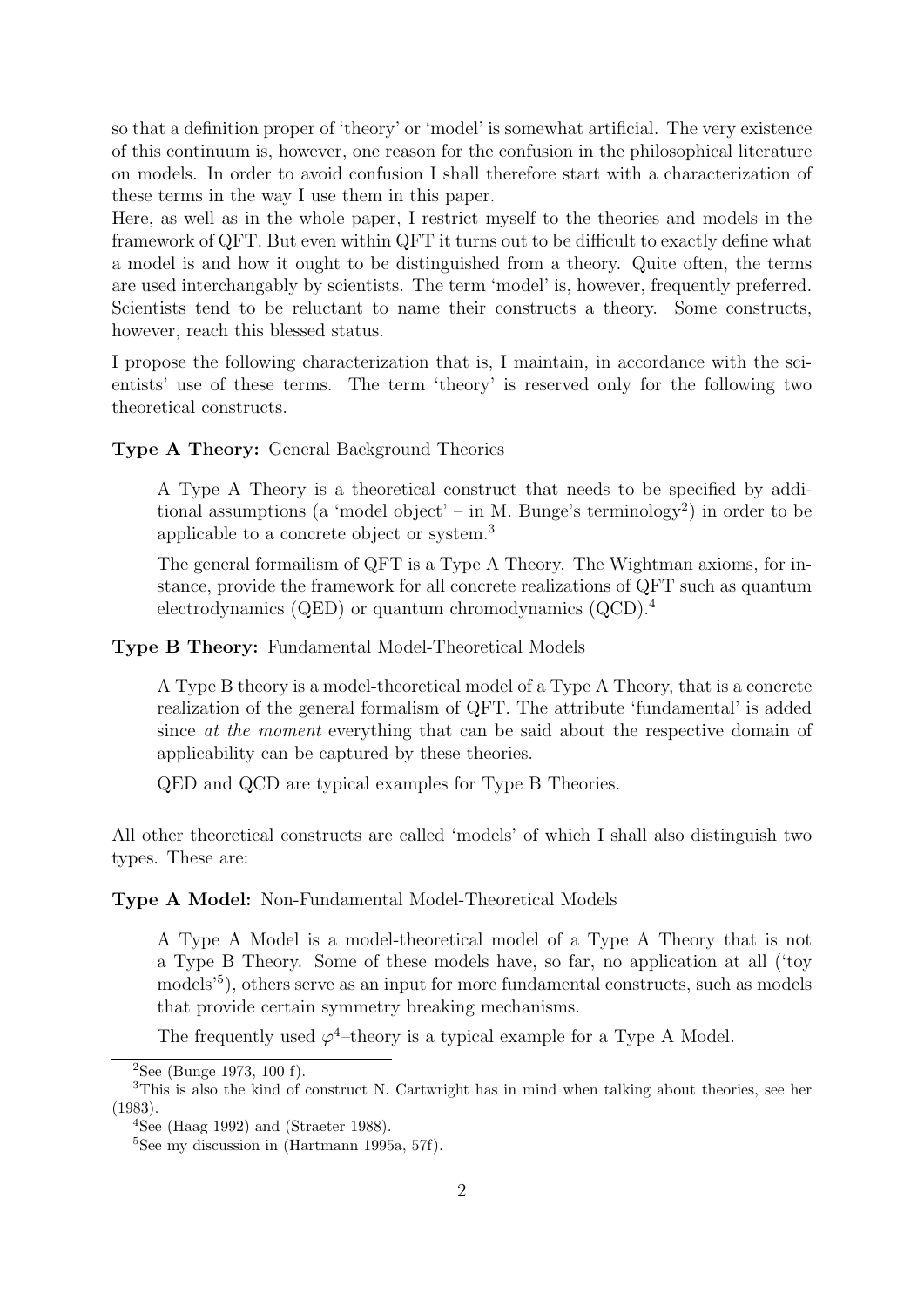#### Type B Model: Phenomenological Models

A Type B Model is a set of assumptions about some object or system (Redhead 1980). Some of these assumptions may be inspired by a Type B Theory, others may even contradict the relevant theory (in case there is any). Theory (of Type A or B) here serves as *one* tool for the construction of models (Cartwright et al. 1995).

How does a phenomenological model relate to theory? Two cases have to be distinguished: If there is only a Type A Theory (and no relevant theory of Type B), the model exhibits additional structure that cannot be deduced from that theory. If the considered Type B Model is a model of a Type B Theory (and in this sense a model of a theory) then the relation is very delicate; I shall come back to this in the next section. Exact deduction is often not possible and even if it has been achieved does not provide much insight.<sup>6</sup> Certainly, deduction from theory was not the way the model in question has been developed.

Among the many examples of Type B Models I shall mention only the various models of nuclear and hadron structure. It is interesting to note that these models were studied before *and* after the development of QCD, the supposedly relevant Type B Theory. Why?

This category is a residual category. All theoretical constructs that do not fit in any other category described above are Type B Models.

When applying theories or models, theoretical physicists make use of various approximations and idealizations. Furthermore, idealizations are involved in the construction process as well. Following E. McMullin, I shall take the term 'idealization' to "signify a deliberate simplifying of something complicated (a situation, a concept, etc.) with a view to achieving at least a partial understanding of that thing." (McMullin 1985, 248) It is not an easy task to clearly distinguish between approximations and idealizations<sup>7</sup>. One way to distinguish both is by function. I suggest that the one and only motive to perform an approximation is that it allows one to treat problems that cannot be treated otherwise. Besides this pragmatic function, idealizations have additional cognitive functions that I will focus on in the reminder.

Before considering a detailed case-study from hadron physics I shall survey different kinds of idealizations performed in QFT. In doing so, I follow the classification of theories and models given above.

1. Idealization in Type A Theories

Here it is often not known which (if any) of the assumptions of the theory are in fact idealizations.<sup>8</sup> There are, nevertheless, some candidates:

(a) Fundamental Entities

QFT assumes that the fundamental entities (electrons, quarks, etc.) are point particles. However, in case some variant of string theory will replace QFT as

 ${}^{6}$ See (Cartwright 1983) and (Hartmann 1995b, chap. 2.).

<sup>7</sup>See (Laymon 1995), (Moulines 1996) and (Redhead 1980).

<sup>8</sup>For a strategy to detect such idealizations see Laymon (1985).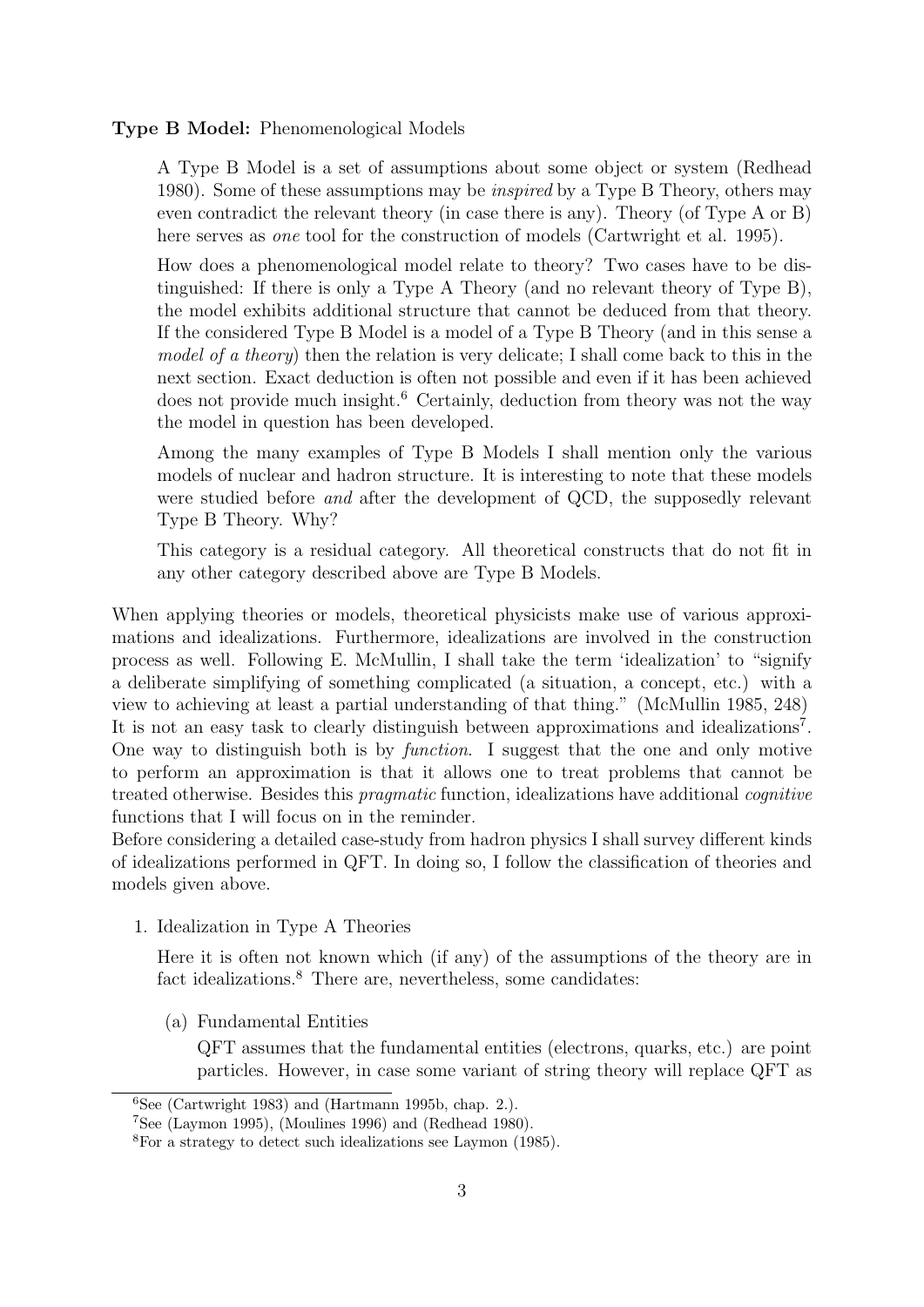the fundamental background theory, this assumption will be merely  $a - ab$  $\text{good}$  – idealization, valid presumably only at low energies.<sup>9</sup>

(b) Spacetime Dimension

Furthermore, current superstring theories are defined on a spacetime manifold with more than 4 dimensions. Then, of course, working with only 4 spacetime dimensions (as QFT does) will turn out to be an idealization.

2. Idealization in Type B Theories

Since Type B Theories add structure to a given Type A Theory, all idealizations concerning the corresponding Type A Theory are also idealizations of the Type B Theory. Furthermore, there are supplementary idealizations in Type B Theories. Here I shall discuss only Type B Theories. There are several ways to detect idealizations in a Type B Theory in practice. Just like in the case of a Type A Theory, comparison with the successive theory will help. Also, searching for internal or external inconsistencies may serve as a litmus test for possible idealizations.

(a) The Role of Spacetime

It is a fundamental assumption of QFT that the underlying space-time is flat. Furthermore, it is assumed that the spacetime structure itself is not affected by the presence of matter fields. From the perspective of general relativity, however, this is false (external inconsistency). There is a back-reaction of matter on space-time. Taking this into account leads, however, as research in recent years has demonstrated, to various diffculties (Birell & Davies 1982). A future quantum theory of gravity is expected to solve these problems. In any case, the assumption of a flat space-time is an idealization.

(b) Influence of Other Interactions

When applying a Type B Theory (such as QCD) one often neglects that there are, strictly speaking, also contributions from other theories (such as QED) to the processes under consideration. When studying, for example, proton– anti-proton scattering at very high energies, physicists usually only consider strong interactions. Due to their electrical charge these particles do, however, also interact electromagnetically and weakly. This neglect is reasonable for it is known that the corresponding corrections are negligibly small.

(c) Fundamental Entities

Even if strings won't constitute the fundamental ontology, current leptons and quarks may still not be pointlike. They may be extended objects just like protons and neutrons. For a long time, these particles were also assumed to be pointlike. In this case, leptons and quarks had a sub-structure that (supposedly) does not affect the physics at sufficiently low energies. Then, current leptons and quarks had the status of effective degrees of freedom.

(d) Spacetime Dimension

When applying a Type B Theory, physicists sometimes reduce the number of space-time dimensions. This is done for calculational purposes only. It is

<sup>9</sup>The relevant energy scale will be set by the new theory.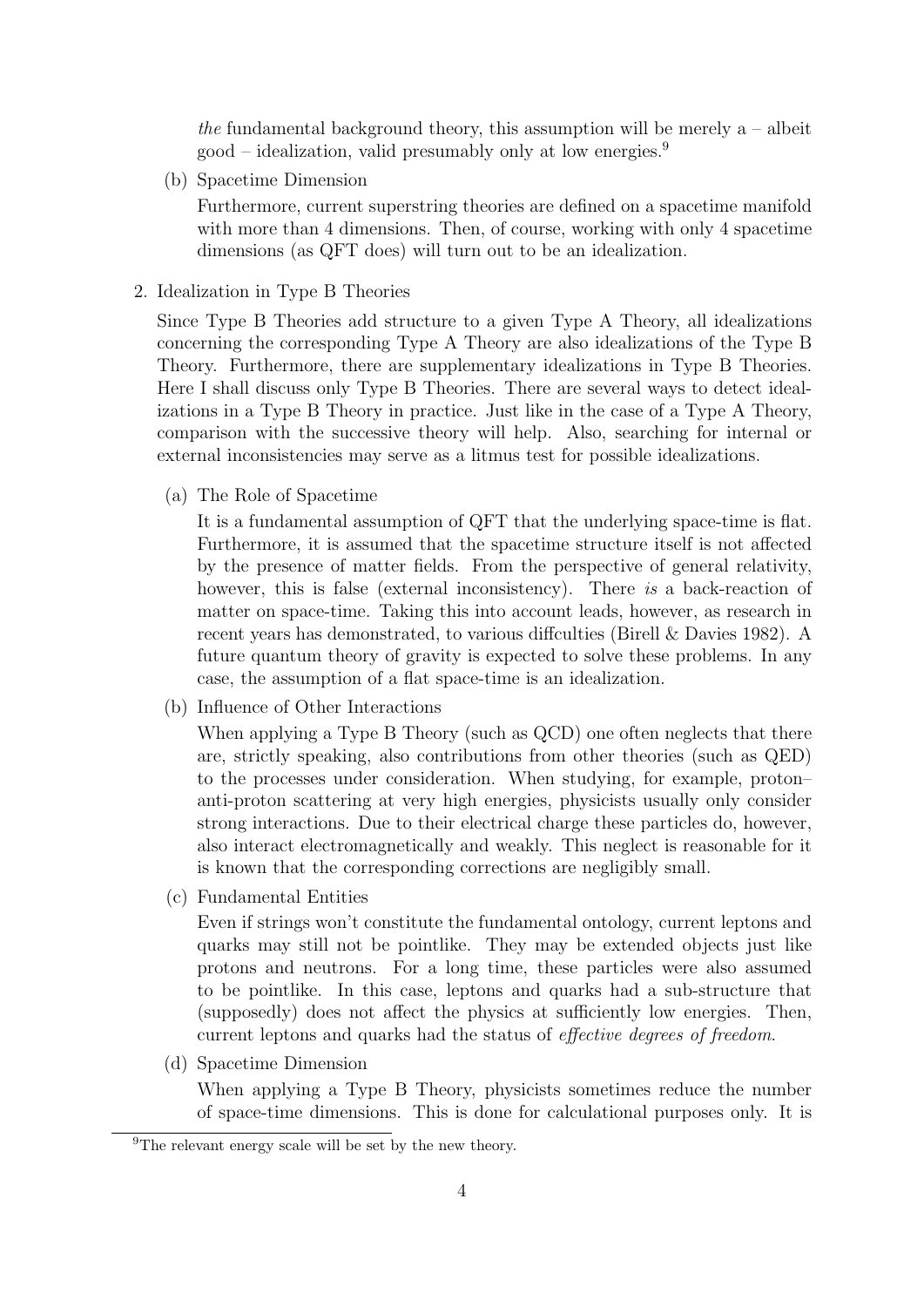hoped, though, that such an analysis suggests features that are present also in four dimensions. G. t'Hooft, for example, demonstrated confinement in  $\text{QCD}_2$ , that is QCD in 1 (space)  $+1$  (time) dimensions. This has not been achieved in 4 dimensions, although the relevant sub-community seems to be convinced that confinement is a feature of QCD in 4 dimensions.<sup>10</sup>

3. Idealization in Type A Models

Idealizations are much more obvious in the case of models.

Here are some of them:

(a) Spacetime Dimension

Working in  $1+1$  dimensions also proves to be a helpful way to analyze features of a Type B Model. Furthermore, those models may occasionally be relevant for practical calculations such as 2 dimensional models in condensed-matter physics for the investigation of surface phenomena.

(b) Entities

Fields that show up in the Lagrangian density of a QFT model are, by definition, fundamental: they have no structure. For Type A Models this is either an idealization or the entities do not relate to anything that is supposed to belong to the physical reality at all ('toy model').

4. Idealization in Type B Models

Here are some additional idealizations that are typical for Type B Models:

(a) Treat Some Fields Classical

It is often very helpful to treat some fields showing up in the model classical. For example, in ordinary laser theory, the radiation field is treated as a classical (that is un-quantized) field while the atomic degrees of freedom are quantized. It should be noted that this move can be motivated physically. Nevertheless, procedures like this are conceptionally somewhat delicate.

(b) Non-Renormalizable Models

It has been maintained for a long time that non-renormalizable QFT models are inconsitent. The non-curable infinities in higher order perturbation theory seem to demonstrate that the model is at its best provisional. On the other hand, cutting the 'responsible' integrals off at some finite cut-off  $\Lambda$  appeared to be arbitrary.

In the meantime the program of effective field theories<sup>11</sup> (EFT) provided some interesting new insights concerning the nature of non-renormalizable theories. First, the cut-off can be physically interpreted: It reflects the energy scale of the domain of applicability of the EFT in question. Secondly, it has been shown that at a given energy scale  $E$  a suitably choosen EFT can be fundamental in the sense that (practically) nothing more can be said about the ongoing physics. The error is proportional to  $(E/\Lambda)^2$  (Cao & Schweber 1994).

<sup>10</sup>We shall come back to this in Sec. 3.

<sup>&</sup>lt;sup>11</sup>See (Weinberg 1995  $\&$  1996) for a textbook exposition.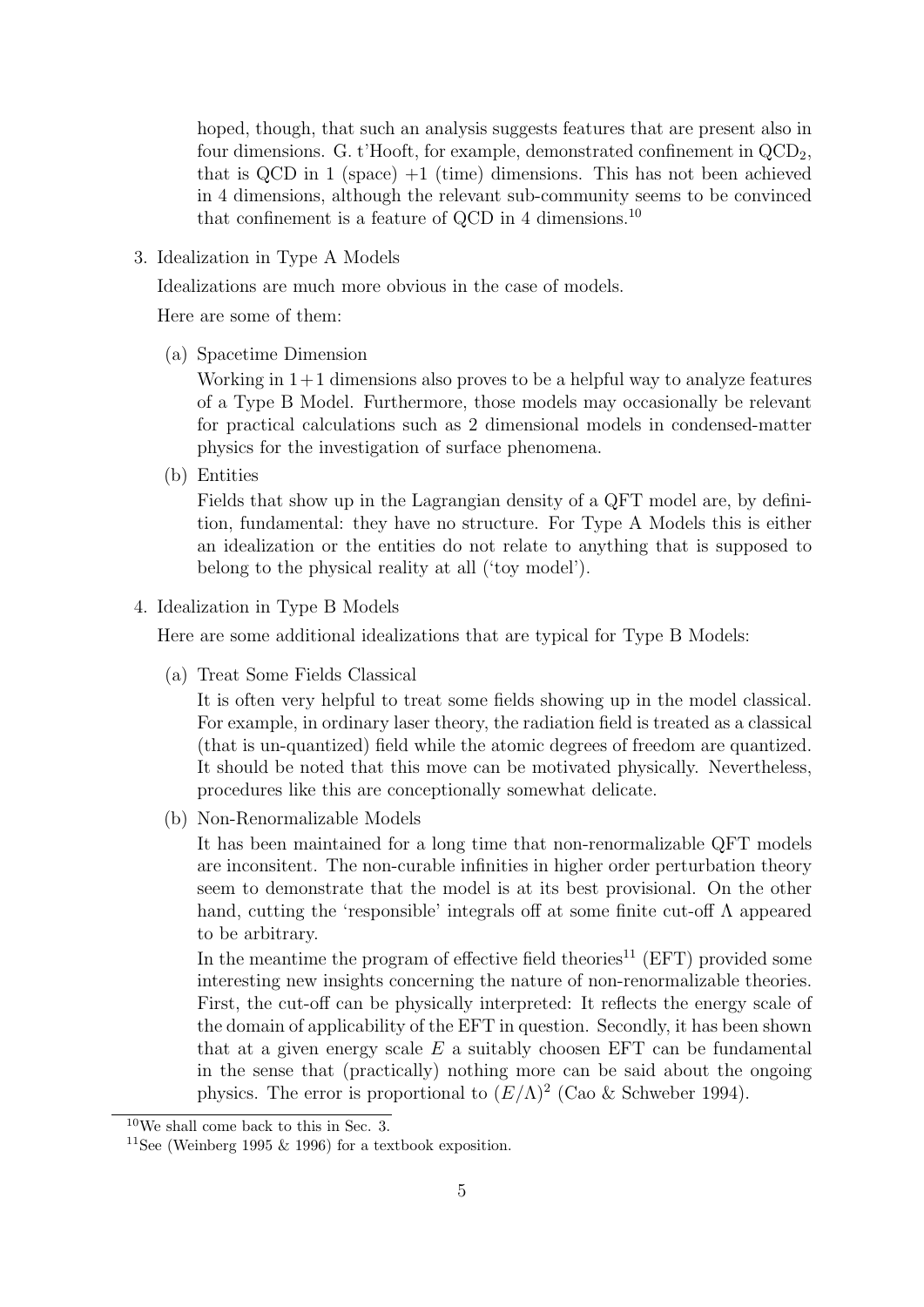This list demonstrates a popular view on idealizations, namly the statement that idealizations are a vice. Physicists have to idealize in order to perform calculations that would be impossible to do otherwise.

I wish to challenge this view by pointing out other functions of idealizations. The following case-study serves as a basis for my subsequent analysis. The case-study is taken from a part of contemporary phyiscs that did not receive much attention in the philosophy of science literature so far: hadron physics.<sup>12</sup>

## 3 Case Study: Hadron Physics

Hadrons are strongly interacting particles such as protons, neutrons and pions. Hadron physics is the branch of particle physics that aims at understanding their structure and (strong) interactions. Here is a short sketch of the history of hadron physics.<sup>13</sup>

In 1932 Cavendish physicist J. Chadwick produced in a series of experiments electrically neutral particles with almost the same mass as the positively charged hydrogen nucleus (later called proton). This astonishing observation marked the begining of hadron physics. It soon turned out that atomic nuclei could be understood as composed systems of protons and neutrons. W. Heisenberg (1935) tried to take advantage of the similarities between protons and neutrons (now called nucleons) by introducing the isospin concept in analogy to the spin concept familiar from atomic physics and Japanese physicist H. Yukawa (1934) proposed a dynamical model for the short-ranged interaction of nucleons. Subsequently these theoretical works were extended, but a real boost did not occur before a wealth of new particles ('resonances', 'hadron zoo') were directly produced in the labs after the second World War. Besides, the analysis of cosmic-ray data revealed the existence of new particles.

These findings inspired the development of a variety of phenomenological models that attempted to organize and systematize these data. I shall here only mention the (more theoretical) investigations in the context of current algebra and, of course, the famous (more phenomenological) quark model, suggested independently by M. Gell-Mann and G. Zweig in 1964.<sup>14</sup>

Relying on analogies to quantum electrodynamics and with the (now somewhat dubious) requirement of renormalizability (pace EFT) in mind quarks proved to be an essential part (besides gluons) of the ontology of the then-developed non-abelian gauge QFT of strong interactions, QCD, in 1971. This theory is currently supposed to be the fundamental theory of strong interactions.

QCD has three characteristic features (Weinberg 1996, 152 f) that I shall explain now in some detail for it is needed for our subsequent discussion of the various models of QCD.

1. Asymptotic Freedom

At very high energies (compared to the rest mass of the proton) quarks move quasifree. This has been demonstrated (though indirectly) in accelerator experiments at facilities such as CERN near Geneva, Fermilab near Chicago and SLAC at Stanford.

<sup>&</sup>lt;sup>12</sup>See, however, (Giere 1988, 179 f) and (Hartmann 1996 and forthcoming).

<sup>13</sup>For details see (Pais 1986). The history of QFT is masterly covered in (Schweber 1994).

<sup>14</sup>See also (Cushing 1990) and references cited therein.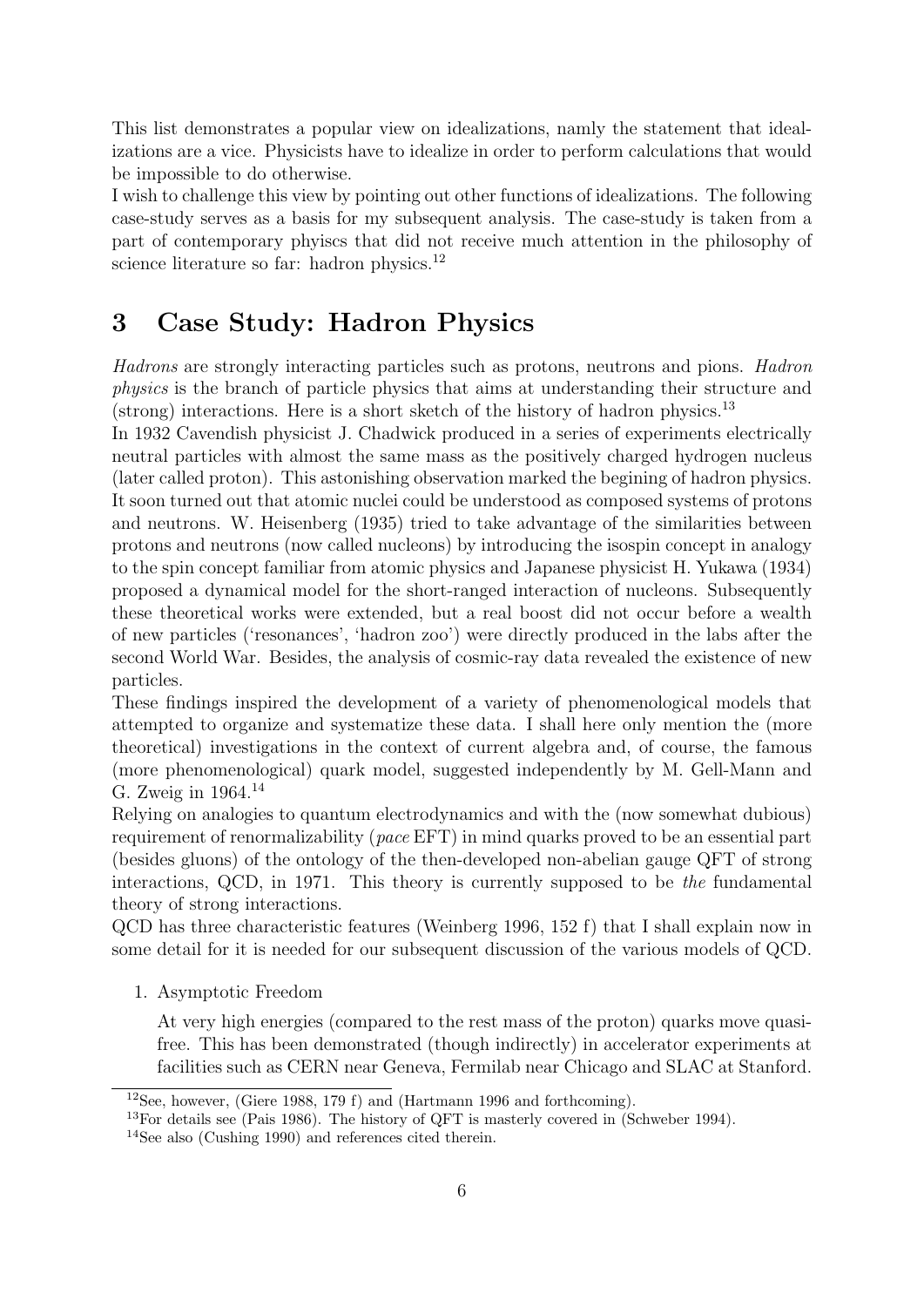Cosmological models tell us that these energies were in fact realized in the early universe. Here, the interaction between quarks, characterized by an effective ('running') coupling constant  $\alpha_s(q^2)$  ( $-q^2$  is the 4-momentum transfer), monotonously approaches zero. This feature, called asymptotic freedom, allows it to successfully apply perturbation theoretical tools, well-known from QED, in this regime (Field 1989).

At low energies, on the other hand, the opposite effect occurs. For decreasing momentum transfer  $\alpha_s(q^2)$  increases and soon exceeds 1, making a perturbation theoretical treatment dubious and practically impossible.

This is the regime, where confinment and chiral symmetry are important.

2. Quark Confinement

Quark confinement ('confinement' for short) has been suggested to account for the fact that so far no single free quark has been observed in experiments or cosmic-ray data. Quarks seem to be always clumped together in baryons or mesons<sup>15</sup>. It should be noted that so far it has not been demonstrated analytically that confinement is a consequence of QCD. It even does not seem to be exactly clear what confinement really is. I shall come back to this.

3. Chiral Symmetry

Chiral symmetry and its dynamical breaking is the second important low-energy feature of QCD. Unlike confinement we know much better what it means.

Chirality is a well-known property of many physical, chemical and biological systems. Some sugars, for example, only show up in a right-handed form. If there were a left-handed version with the same frequency as well, the system would be chirally symmetric. In this case the interaction would not distinguish between the left- and the right-handed version.

There are also left and right-handed states in QFT. It can be shown that a QFT with explicit mass terms in its Lagrangian cannot be chirally invariant. Chiral symmetry is (almost) realized in the low-energy domain of QCD, because the current quark masses (of the relevant quarks in this regime) are small (about 10 MeV) compared to the rest mass of the proton (about 1000 MeV). Therefore, every eigenstate of the interaction should have a chiral partner with the same mass but opposite parity. Experiments, however, do not support this hypothesis. There are no chiral partners with the same mass but opposite parity.

A way out of this messy situation is to assume that the interaction itself breaks the symmetry *dynamically*. As a result of this supposed mechanism, an effective quark mass is generated.<sup>16</sup>

<sup>&</sup>lt;sup>15</sup>Baryons have three valence quarks, mesons are quark-antiquark composites.

<sup>&</sup>lt;sup>16</sup>In the mathematical framework, an explicit mass term will then show up in the corresponding effective Lagrangian. This mass is, by the way, easily identified with the (dressed) constituent quark mass used in non-relativistic Constituent Quark Models ( $m_{COM} \approx 300$  MeV). Here, a field theoretical mechanism provides, therefore, a deeper motivation and theoretical legitimation of the CQM used for a long time without such a motivation.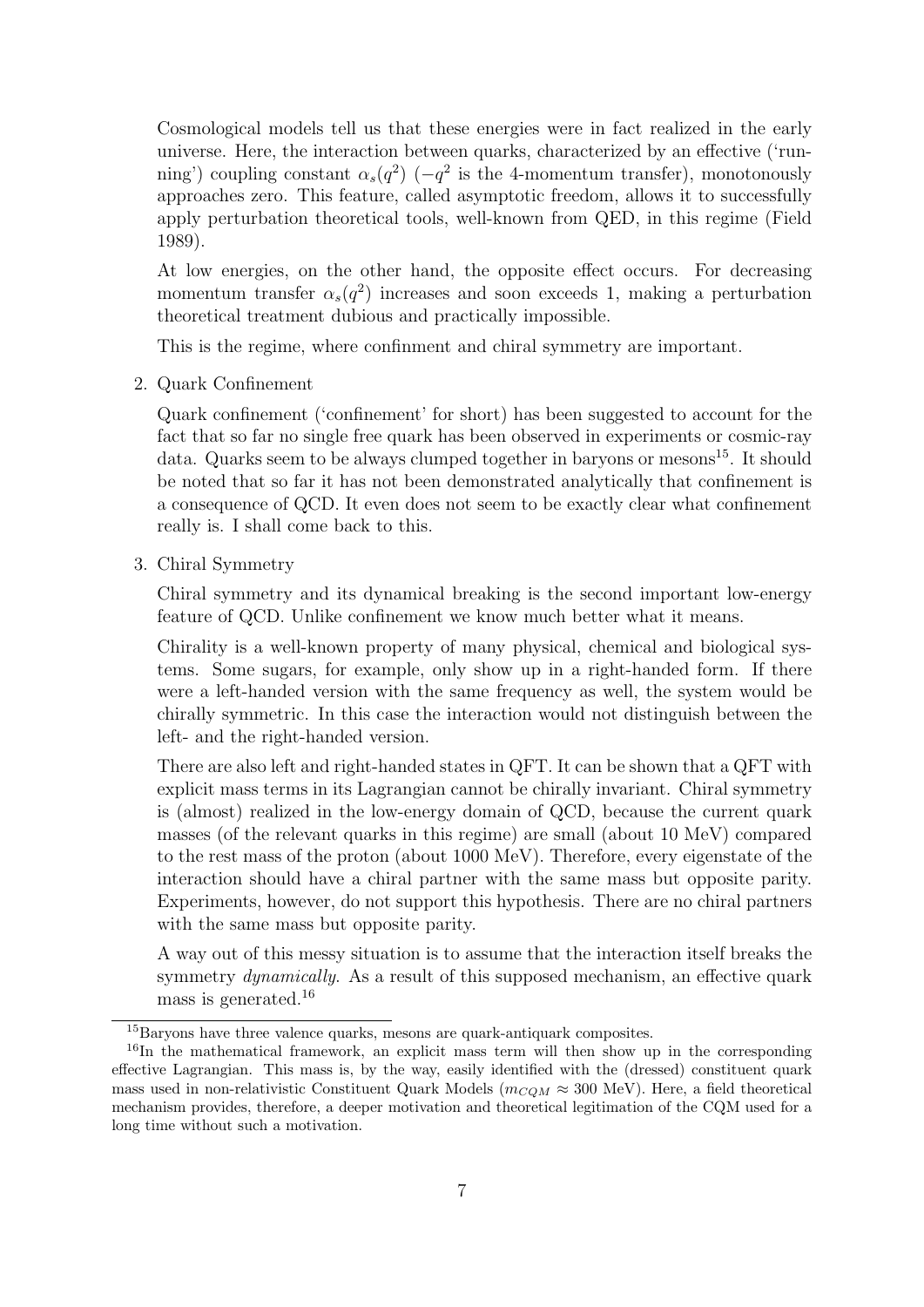It is theoretically well-established that confinement and dynamical chiral symmetry breaking cannot be obtained in a perturbation-theoretical analysis of QCD. They are lowenergy phenomena and perturbation theory breaks down in this regime. Therefore, an infinite number of Feynman diagrams has to be added up to obtain those phenomena.

Summing up an infinite number of diagrams is, however, not an easy task. There are two entirely different ways to proceed: Lattice-QCD and modeling.

In Lattice–QCD the complete QCD action is replaced by a discretized action on a spacetime lattice (Rothe 1992). This is, of course, an approximation. It is hoped, though, to get exact results of QCD by extrapolating the numerically generated results to zero lattice spacings. This method is presently the only way to test QCD in the low-energy regime. And for this reason, Lattice–QCD is certainly of utmost importance.

Despite this advantage, Lattice–QCD faces some serious problems. Some are technical (e. g. fermion doubling) and I shall not discuss them here (Rothe 1992), others are more conceptual.

Physicist T. Cohen points out the following problem:

[W]hile high-quality numerical simulations may allow us to test whether QCD can explain low-energy hadronic phenomena, they will not, by themselves, give much insight into how QCD works in the low-energy regime. Simple intuitive pictures are essential to obtain insight, and models provide such pictures. (Cohen 1996, 599)

Cohen explains:

Condensed-matter physics provides a useful analogy: even if one were able to solve the electron-ion many-body Schrödinger equation by brute force on a computer and directly predict observables, to have any real understanding of what is happening, one needs to understand the effective degrees of freedom which dominate the physics, such as photons, Cooper pairs, quasiparticles, and so forth. To gain intuition about these effective degrees of freedom, modeling is required. In much the same way, models of the hadrons are essential in developing intuition into how QCD functions in the low-energy domain. (Cohen 1996, 599 f)

In the reminder of the paper I will elaborate on this important point. Confronted with the complexity of QCD physicist S. Klevanski also argues for modeling:

One is . . . strongly motivated to look for a simpler model Lagrangian density that displays one for more of the essential features of QCD, but that is mathematically tractable. We would then be able to explore the consequences of the features we have isolated as relevant. Such an approach is a common one to both nuclear and solid-state physics: in nuclear physics, for example, the many excited states available to a nuclear system via the continuum may be averaged out to provide an coptical-model potential. In doing this, the N-body problem is reduced to a one-body problem for the purpose of calculating reaction rates. Basic to this approach is the recognition that many-body systems hare only exactly soluble in exceptional or oversimplified situations.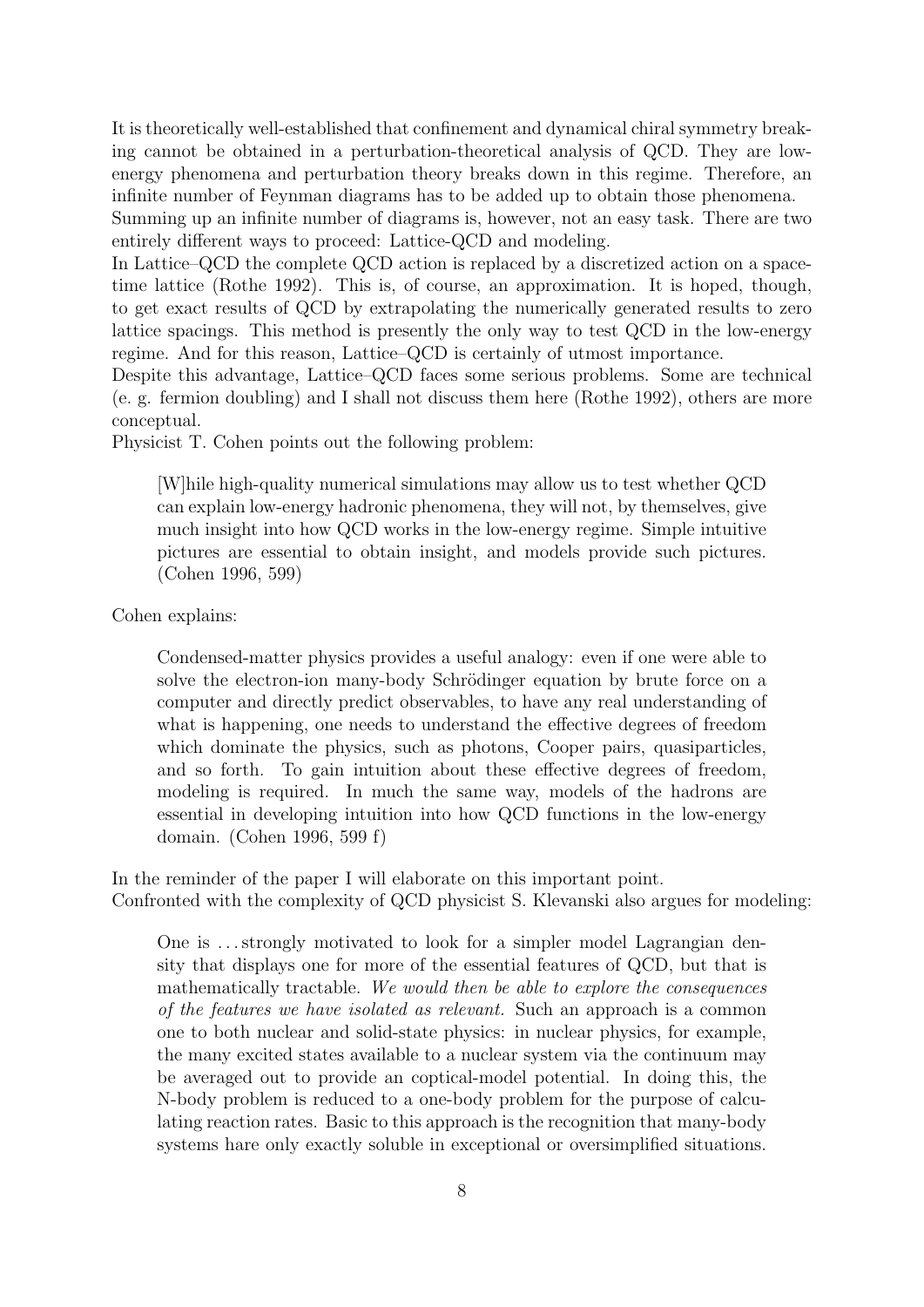Thus it is sensible to attempt to *isolate the relevant physics* for a process and to study this either by making an approximation cto the exact theory, or as is commonly done for a theory as intractable as QCD, by creating models that serve to accentuate the main features of the theory. (Klevanski 1992, 650, my emphasis)

Isolating the relevant physics is, however, not an easy task. Here, physics comes closesed to art (Redhead 1980). But even when we know parts of the relevant physics it might be ambiguous to model it. Confinement is a point in case. There are at least four different types of it.

In the reminder of this section I shall investigate in some detail how confinement and dynamical chiral symmetry breaking are modeled and how the consequences of these features are explored. I shall also study how de-idealization proceeds and how the corresponding models relate to QCD itself.

The models I shall discuss are:

• The MIT-Bag Model (Sec. 3.1)

This model explores the consequences of confinement only.

• The Nambu–Jona-Lasinio Model (Sec. 3.2)

This model explores the consequences of chiral symmetry and dynamical chiral symmetry breaking only.

• The Chromodielectric Soliton Model (Sec. 3.3)

This model is the most ambitious model. It exhibits confinement as well as a mechanism for dynamcal chiral symmetry breaking.

### 3.1 The MIT-Bag Model

The MIT-Bag Model is a very simple model.<sup>17</sup> Developed in 1974 at the Massachusetts Institute of Technology in Cambridge (USA), shortly after the development of QCD, it soon became a major tool for hadron theorists. It essentially models confinement.<sup>18</sup> In the MIT-Bag Model, confinement means that quarks are forced by an external pressure to move only inside a given spatial region (the bag). Therein quarks occupy singleparticle orbits similar to nucleons in the shell model.<sup>19</sup> In the model's simplest variant the bag-shape is spherical. This holds true exactly for quarks in the ground state. When considering higher excitations, also non-spherical shapes have to be considered. This raises, however, additional technical problems (similar to the problems in nuclear physics with non-spherical nuclei).

<sup>&</sup>lt;sup>17</sup>For a clear exposition of the model and its application see (Bhaduri 1988) and (DeTar & Donogue 1983).

<sup>18</sup>It is, however, sometimes claimed that asymptotic freedom is also taken into account, because the quarks move freely inside the bag.

<sup>&</sup>lt;sup>19</sup>This is no surprise. The MIT-Bag Model was developed by nuclear physicists.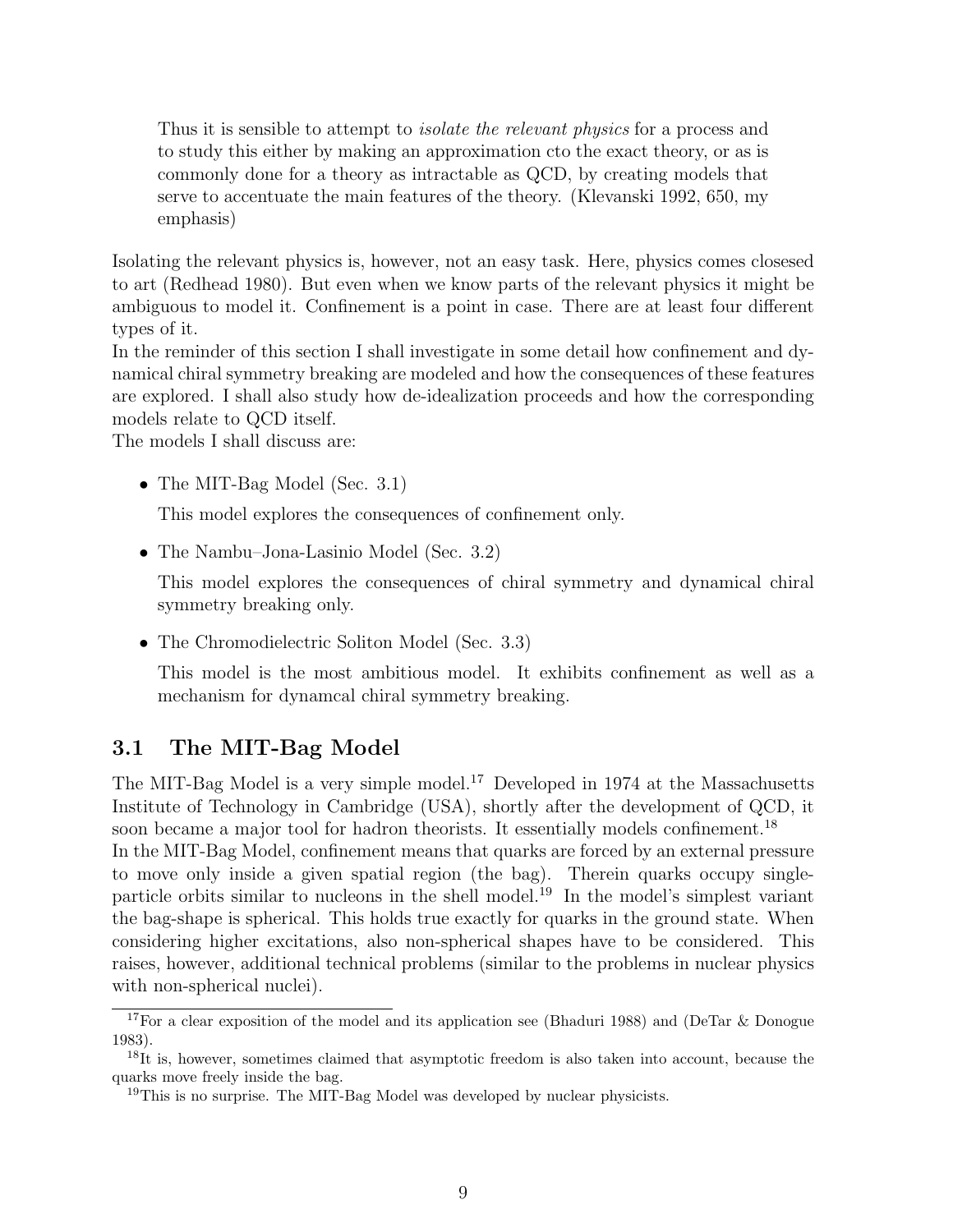

Figure 1: A baryon in the MIT-Bag Model

After presenting the general idea, let us now turn to the mathematical formulation. This is quite straightforward. The quark wave functions inside the bag are determined by solving the Dirac equation. The potential inside is supposed to be zero, while an appropriate boundary condition (the quark-flux through the surface must vanish) models an infinite outside–potential. This boundary condition leads – just like in ordinary quantum mechanics – to discrete energy eigenvalues of the bag. In the (easiest) case of massless quarks these energies scale for dimensional reasons with  $1/R$ , where R is the (yet undetermined) radius of the bag:

$$
\epsilon_n = \frac{x_n}{R} \tag{1}
$$

The  $x_n$  are solutions of a transcendental equation that can be easily solved numerically. The lowest value is  $x_1 \approx 2.04$ . Since we consider a collection of  $N_q$  ( $N_q = 3$ : baryons,  $N_q = 2$ : mesons) valence quarks, the total kinetic energy is

$$
E_{kin}(R) = N_q \frac{x_n}{R} \quad . \tag{2}
$$

Here it is assumed that all quarks are in the same (orbital) state.

The stabilizing potential energy of the bag results from the external pressure due to the boundary condition. It is given by

$$
E_{pot}(R) = \frac{4}{3}\pi R^3 B \quad ; \tag{3}
$$

B is the so-called bag-constant that reflects the bag pressure. The total bag energy is the sum of both contributions:

$$
E(R) = E_{kin}(R) + E_{pot}(R)
$$
\n<sup>(4)</sup>

Minimizing  $E(R)$  with respect to R yields the equilibrium radius of the system and, subsequently, the total bag energy:

$$
R_n = \left(\frac{N_q x_n}{4\pi B}\right)^{1/4} \quad , \quad E_n = \frac{4}{3} \left(4\pi B N_q^3 x_n^3\right)^{1/4} \tag{5}
$$

This is the model in its easiest version. The only parameter  $B$  is adjusted in order to get a best fit of hadronic observables (masses, charge radii etc.). Since the model is – at this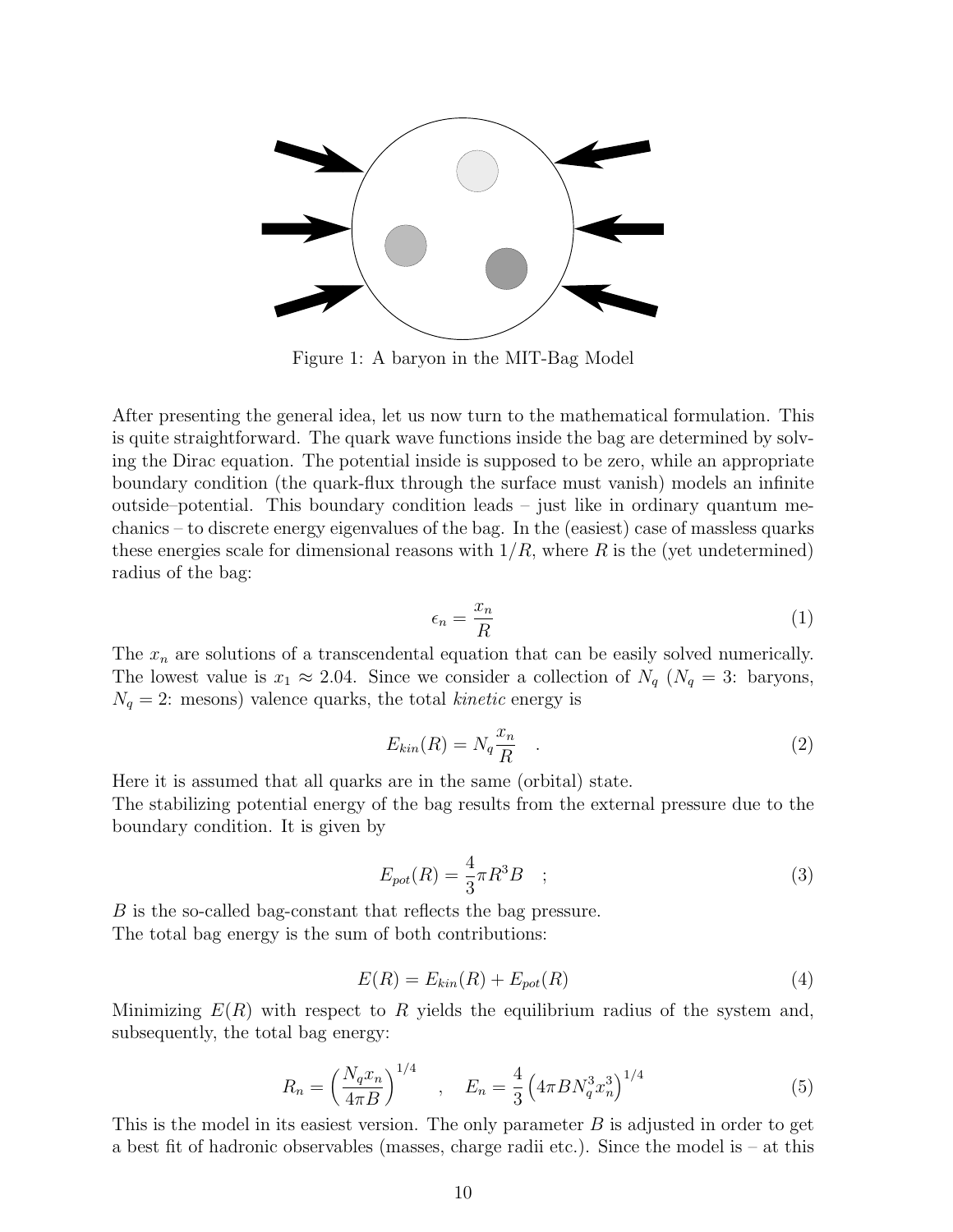stage – pretty crude, the resulting phenomenology  $($  = values for hadron masses and radii) is only fairly modest. When fixing the nucleon mass to its empirical value  $(m<sub>N</sub> = 938$ MeV), for example, the nucleon radius comes out to be  $R_N = 1.7$  fm (compared to roughly 1 fm) and the pion mass comes out to be  $m_{\pi} = 692$  MeV (compared to 138 MeV).

The MIT-Bag model received a lot of interest and has been improved in several ways. I shall here discuss only three of these improvements and pay special attention to the motivation of the corrections and additions as well as their relation to the theory to be modeled, QCD.

1. The One-Gluon-Exchange (OGE)

So far the model neglects the mutual interaction of the quarks completely. There should be at least some residual interaction that is not effectively contained in the bag-pressure. There is also a phenomenological argument for quark interactions. So far, hadrons with quarks in the same overall orbital state should be degenerate. This is, however, empirically not the case. The nucleon and the  $\Delta$  particle, for example, differ by roughly 300 MeV, that is one third of the mass of the nucleon.

This can be fixed by adding an aditional term. It is supposed to reflect the perturbative one-gluon-exchange interaction between quarks. The corresponding energy conttribution is:

$$
E_X = \frac{\alpha_s \ \mathcal{M}_{qq'}}{R} \tag{6}
$$

with a constant matrix element  $\mathcal{M}_{qq'}$  that depends on the single particle states (orbital, spin, etc.) of the quarks. Furthermore,  $\alpha_s$  is the (constant!) strong coupling constant. It is treated as another adjustable parameter.

The OGE term is phenomenologocally quite successful. Some problems remain, though:

- The phenomenological value of  $\alpha_s$  turns out to be larger than 1. This raises doubts concerning the legitimation of a perturbation-theoretical approach.
- The motivation of the MIT-Bag Model and ist relation to QCD is unclear. Due to the static boundary condition it is very diffcult to relate it mathematically to QCD. This, of course, also holds for the OGE term. I conclude that the MIT-Bag Model itself is largely autonomous (Cartwright 1983).
- 2. The Casimir-Term

This is an additional contribution to the energy of the form

$$
E_{\text{Casimir}} = \frac{Z}{R} \tag{7}
$$

with a parameter  $Z$  that can, in principle, be calculated. In practice, it is, however, usually treated as an additional adjustable parameter (for good reasons, as we will see below!).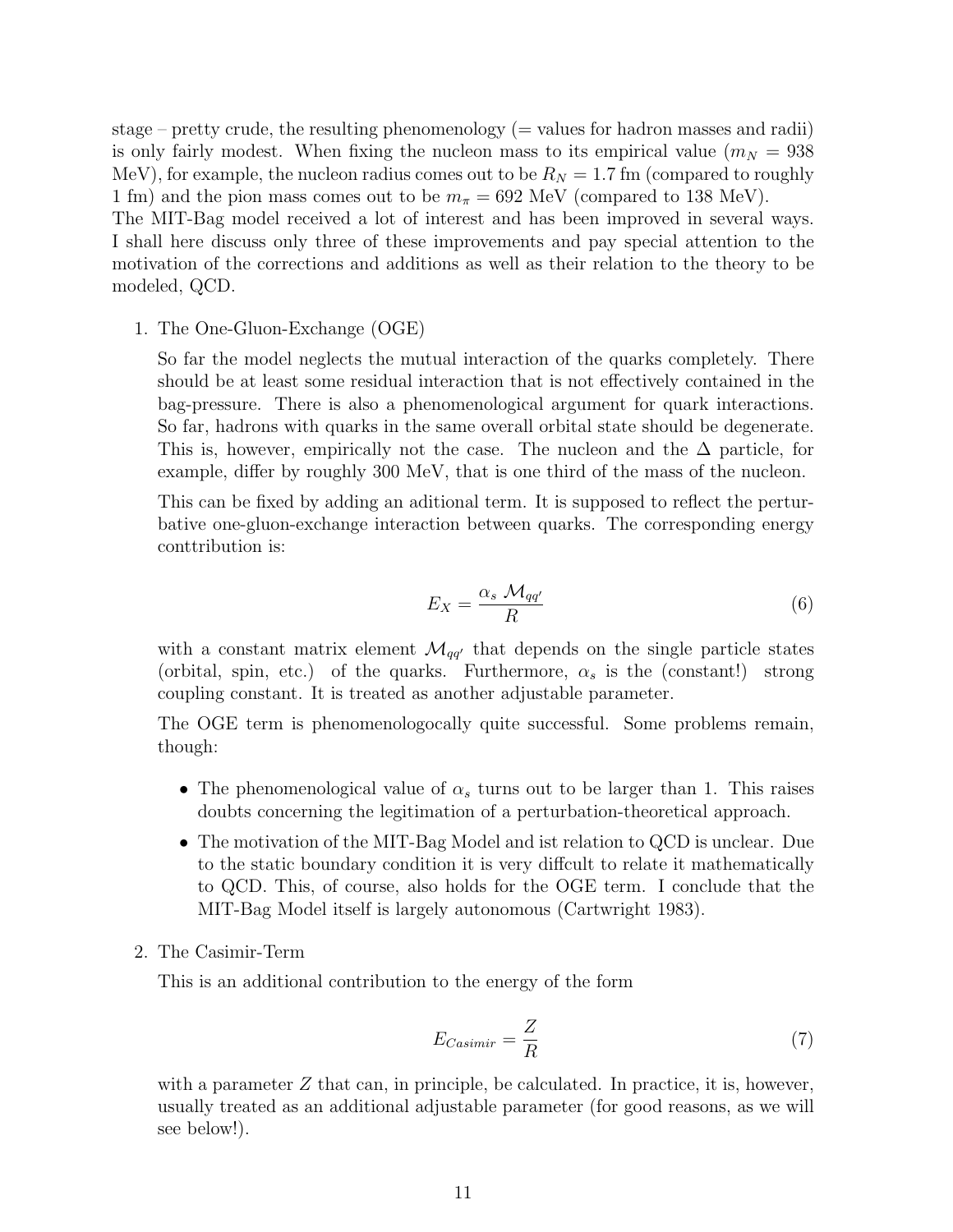Here is its physical motivation. The Casimir term is supposed to represent the zero-point energy of the quantum vacuum. It is a well known feature of QFT that this contribution cannot be turned off.

The term was first suggested in the context of quantum electrodynamics. Dutch physicist H. Casimir showed that two parallel conducting plates attract each other due to the presence of the quantum vacuum field (Milonni 1992). The case of a spherical cavity is, for theoretical reasons, much more complicated.

Having an additional parameter, the Casimir term surely improves the phenomenology of the MIT-Bag Model. But also this term has some problems. The main problem is that theory suggests that the term must be negative, while the best fits are achieved by taking a slightly positive value<sup>20</sup>.

3. Center-of-Mass Corrections

This is a really strange correction. It had to be introduced in order to remove known side effects of the basic assumptions of the model. Neglecting them right from the beginning would imply working with a completely different model.

As a consequence of the cavity approximation the center-of-mass of the many-boby state is inevitably in motion and the corresponding kinetic energy is included in the total energy. This contribution should be removed from the bag energy to obtain the mass. Even in the non-relativistic case this is not an easy task; an exact relativistic treatment is not possible (Wilets 1989). Only approximate approaches are known.

The simplest way is to evaluate the rest mass like this

$$
m = \sqrt{E^2 - \langle p^2 \rangle} \quad . \tag{8}
$$

Here  $\langle p^2 \rangle$  denotes the expectation value of the squared momentum of the composite system. There are better though more complicated procedures to remove the unwanted ("spurious") center-of-mass excitations (Wilets 1989).

Besides these modifications, the MIT-Bag Model inspired the construction of a variety of related models. I shall mention only two types of them:

1. The Cloudy–Bag Model

This model reacted to the explicit breaking of chiral symmetry in the MIT-Bag Model – a serious draw-back of this model – by adding an aditional (vectorisovector) pion field that couples to the quarks at the bag surface in a chirally invariant manner.

This and related models are much more difficult to treat mathematically. Nevertheless, they have been used quite a lot in the literature.<sup>21</sup>

 $20$ See (DeTar & Donogue 1983), (Plunien, Müller & Greiner 1987) and (Wilets 1989).

<sup>21</sup>See (Bhaduri 1988) for a survey.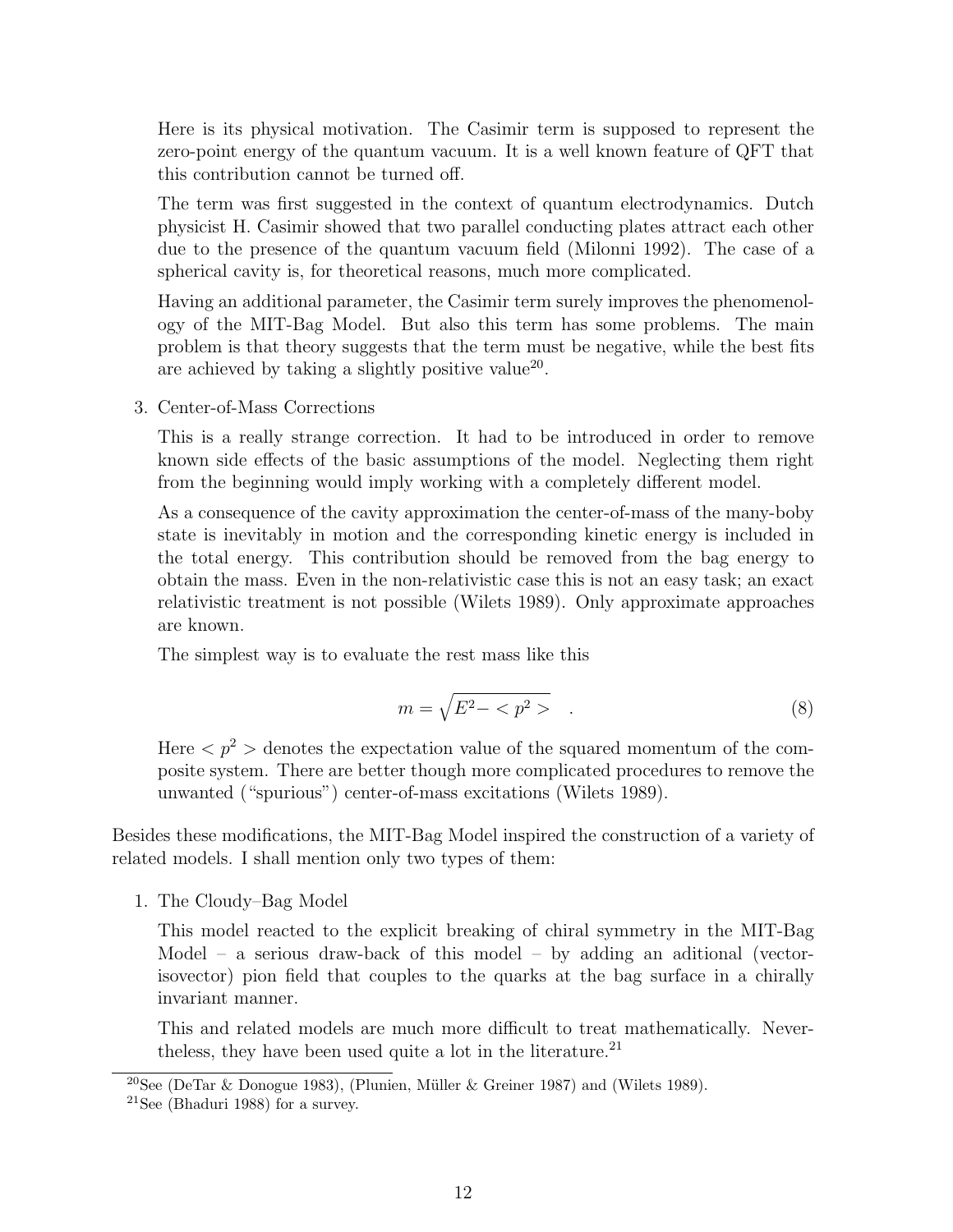#### 2. Soliton Models

This class of models was inspired by another well-known flaw of the MIT-Bag Model. It turns out that dynamical problems cannot be analysed within the MIT-Bag Model because of the static boundary condition. Soliton Models add a dynamical mechanism that generates confinement by making the bag-surface an explicit physical degree of freedom. This is achieved by introducing a scalar field  $\sigma$  that couples to the quarks (thereby, though, violating chiral symmetry) in the easiest version of the model.<sup>22</sup>

#### 3.2 The Nambu–Jona-Lasinio Model

The Nambu–Jona-Lasinio (NJL) Model is a simple field theoretical model that provides a mechanism for dynamical chiral symmetry breaking.<sup>23</sup> According to this model, quarks are not confined. In its extended versions, the model serves currently as a model for low-energy QCD: When it was introduced in 1961, its purpose was somewhat different. (This, by the way, demonstrates the flexibility of these models.) However, the wanted mechanism was inspired by an analogy between the Dirac-theory and superconductivity, as is already noticed in the title of the original publication (Nambu and Jona-Lasinio 1961).

Similar to the MIT-Bag Model the only degrees of freedom are quarks. Gluons, the mediators of the interaction between the quarks, are only effectively taken into account. The short-ranged quark-quark interaction is approximated to be point-like (this is a good approximation for low momenta), gluons are the "frozen in".

Here is the Lagrangian density of the NJL Model:

$$
\mathcal{L}_{NJL} = \mathcal{L}_0 + \mathcal{L}_{int} \tag{9}
$$

with the free  $(=$  non-interacting) Dirac part

$$
\mathcal{L}_0 = \bar{q} (i\gamma_\mu \partial^\mu - m) q \tag{10}
$$

 $(q$  is the quark wave function) and the interaction part (in Flavour– $SU(2)$ )

$$
\mathcal{L}_{int} = G\left[ (\bar{q}q)^2 + (\bar{q}i\gamma_5\tau q)^2 \right]
$$
 (11)

G is a coupling constant with the dimension  $length<sup>2</sup>$ . The model has three main features:

• The NJL Model is non-renormalizable

This is a consequence of the fact that the coupling constant has dimension  $length^2$ (Weinberg 1996). The model is therefore not defined unless a suitably chosen (momentum) cutoff  $\Lambda$  is specified. This cutoff reflects the energy scale where the model is applicable.

 $^{22}$ More on soliton models and chiral variants of it can be found in (Wilets 1989). See also Sec. 3.3. <sup>23</sup>A recent review of the NJL Model is (Klevanski 1992).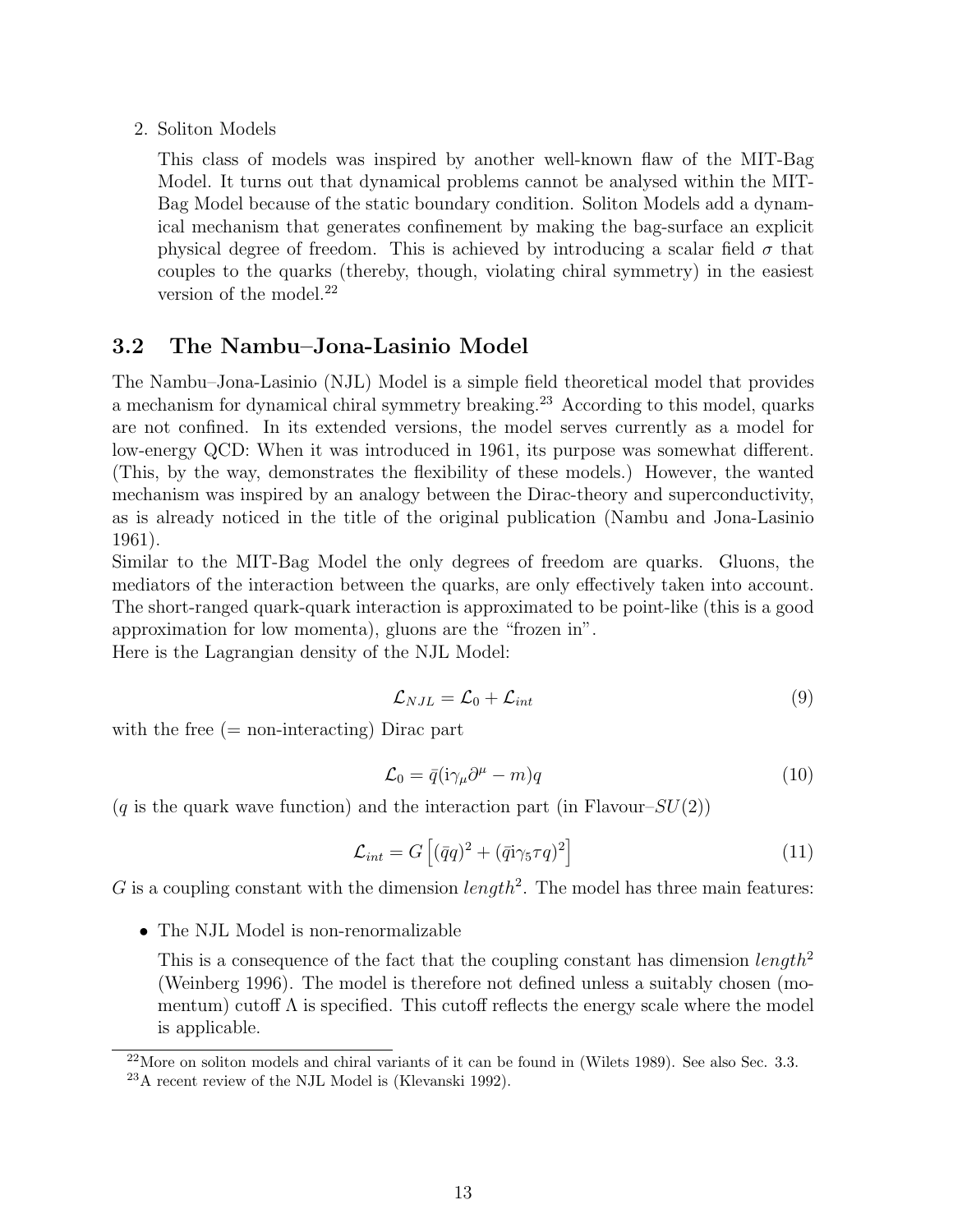• The NJL Model is chirally invariant

For  $m = 0$  the Lagrangian density is chirally invariant. For  $m \neq 0$  this symmetry is explicitly broken. Since the relevant current quark masses are small compared to the rest mass of the proton, this does not change the features of the model considerably.

• The NJL Model provides a mechanism for dynamical chiral symmetry breaking

This remarkable feature is already "visible" in the Mean-Field-Approximation (MFA). Here is the Lagrangian density in this approximation:

$$
\mathcal{L}_{NJL}^{MFA} = \mathcal{L}_0 + \bar{q}Mq \tag{12}
$$

The "effective" quark mass  $M$  is a solution of the following self-consistent equation:

$$
M = \frac{2GM}{\pi^2} \int_0^\Lambda \frac{p^2 dp}{\sqrt{p^2 + M^2}}\tag{13}
$$

This equation has a non-vanishing solution in case G exceeds a critical coupling strength  $G_{crit}$ . In this regime, chiral symmetry is dynamically broken.<sup>24</sup>



Figure 2: Dynamical chiral symmetry breaking in the NJL Model

Dynamical chiral symmetry breaking has several consequences, many of which can be demonstrated in the NJL Model. Firstly, according to Goldstone's Theorem, a massless boson (the 'Goldstone boson') is created. The corresponding Goldstone boson of chiral symmetry is the pion that comes out to be massless for vanishing current quark masses. Secondly, famous low-energy theorems, such as the Gell-Mann–Oakes–Renner relation

 $^{24}$ This equation is called 'gap equation' in analogy to a similar effect in superconductors.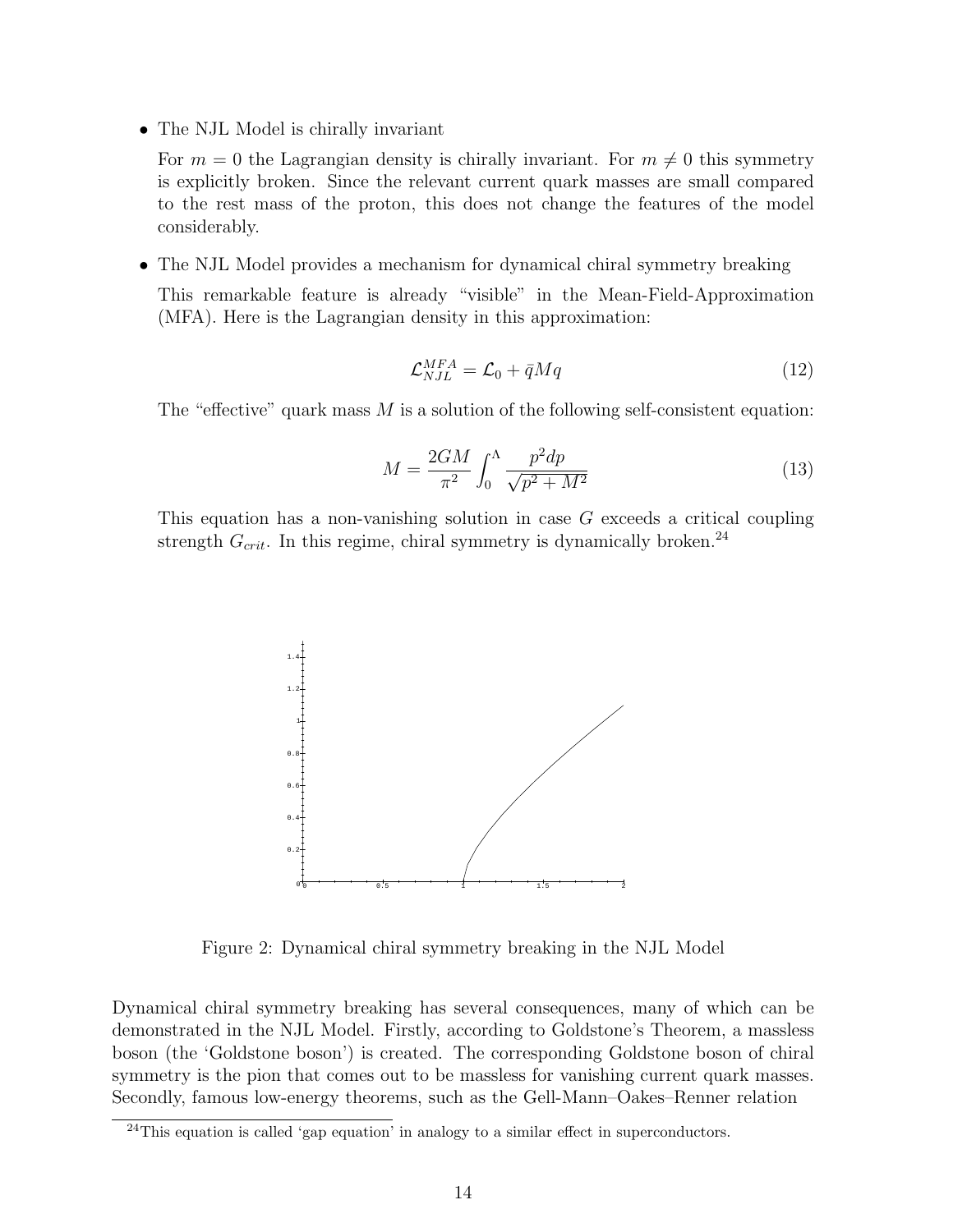$$
m_{\pi}^2 f_{\pi}^2 = -\frac{m_u + m_d}{2} < \bar{q}q > \tag{14}
$$

can be derived from the model. This relation accounts for the finite pion mass due to an (additional) explicit breaking of chiral symmetry.<sup>25</sup>

In order to apply the NJL Model for phenomenologocal purposes it has been extended in several ways. Here are some of them:

1. More quark flavours

Including strange quarks made it possible to calculate the properties of many other mesons (apart from the pion).

2. Include Other Chirally Invariant Interactions

Including these interactions results in better fits, not only because of the additional parameters that can be adjusted. Besides mesons, some research groups also investigate the structure of baryons in this model. These calculations are extremely complicated from a mathematical point of view.

3. Finite temperature

The NJL model has also been extended to finite temperature. This is a natural extension for the underlying Type A Theory accounts for this. In this context, physicists studied hadron properties as a function of temperature and the nature of a supposed phase transition to a phase where chiral symmetry is restored.

#### 3.3 The Chromodielectric Soliton Model

The Chromodielectric Soliton (CDS) Model is the most ambitious of all the models discussed so far. It exhibits mechanisms for confinement and dynamical chiral symmetry breaking and may, therefore, serve as a tool to investigate the relation between both features of QCD.<sup>26</sup>

The CDS Model is a chiral version of the already mentioned class of soliton models (Sec. 3.1). By adding additional explicit gluon degrees of freedom it is made chirally invariant. The gluons couple to the quarks as well as to the  $\sigma$ -field, and thereby mediate the quark- $\sigma$ -interaction.

Here is the Lagrangian density of the CDS Model:

$$
\mathcal{L}_{CDS} = \bar{q} i\gamma_{\mu} D^{\mu} q - \frac{\kappa(\sigma)}{4} F_{a\mu\nu} F^{a\mu\nu} + \frac{1}{2} (\partial \sigma)^2 - U(\sigma) \tag{15}
$$

In this equation, q represents the quark field,  $D^{\mu}$  is the covariant derivative that accounts for the quark-gluon interaction and  $U(\sigma)$  is the potential of the  $\sigma$  field. Note that this Lagrangian density equals the QCD Lagrangian density in case the color-dielectric function  $\kappa(\sigma) \to 1.$ 

<sup>&</sup>lt;sup>25</sup>In this equation,  $f_{\pi}$  is the pion decay constant,  $m_{\pi}$ ,  $m_u$  and  $m_d$  are the masses of the pion and of the u– and d–quark, respectively, and  $\langle \bar{q}q \rangle \approx (-250 MeV)^3$  is the quark condensate.

<sup>&</sup>lt;sup>26</sup>An exposition of the model and some of its applications can be found in (Krein et al. 1991) and (Wilets et al. forthcoming).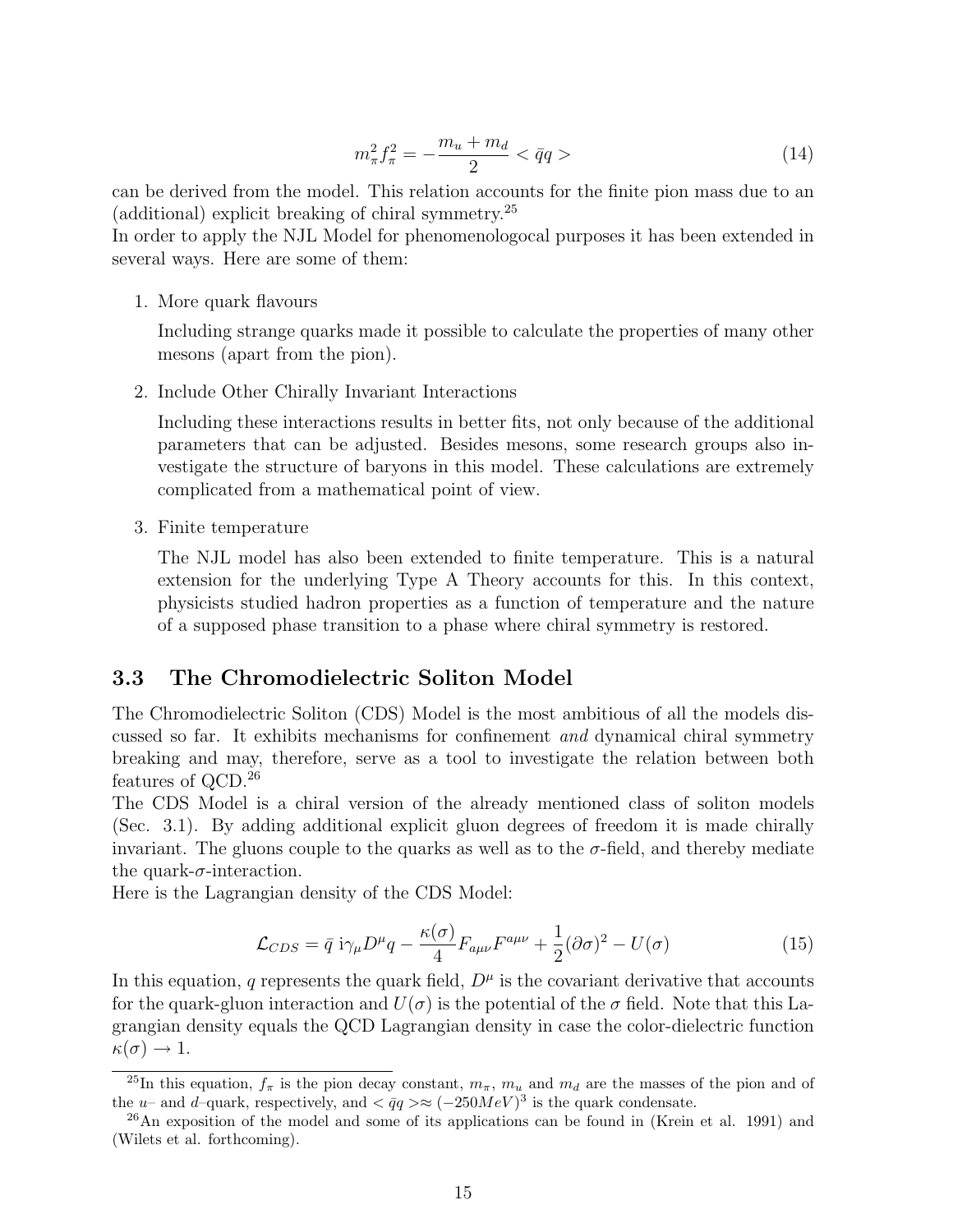It is interesting to note that this model is, therefore, more complicated than the theory it is supposed to model, QCD. The CDS Model exhibits an additional field and its interactions. So why not solving QCD directly? It turns out the additional  $\sigma$ -field cotains contributions of the gluon field that would show up in a QCD treatment only in higher orders of perturbation theory.

The color dielectric function  $\kappa(\sigma)$  is modeled in order to obtain color-confinement. Colorconfinement means that only color neutral states are physically observable.

Here is the idea, developed by T.D. Lee (Wilets 1989): Consider the total energy W of a (color-) charge  $Q_c$  in a color-dielectric medium characterized by a position dependent color-dielectric function  $\kappa(r)$ . This energy is given by

$$
W \sim \int \vec{E} \cdot \vec{D} d^3 r \sim Q_c^2 \int_0^\infty \frac{dr}{r^2 \kappa(r)}\tag{16}
$$

For suitably chosen functions  $\kappa(r)$  this integral diverges. Then W is finite only if the total (color-) charge vanishes:  $Q_c = 0$ . This is just color-confinement.

Choosing  $\kappa(\sigma(r))$  appropriately therefore guarantees color-confinement. It has been demonstrated that the CDS Model exhibits spatial confinement and dynamical chiral symmetry breaking with this assumption (Krein et al. 1991).

(Wilets et al. forthcoming) used the CDS Model to determine hadronic observables, such as the mass of the nucleon and the mass of the pion. These calculations are extremely (computer-) time consuming. In order to perform them nevertheless, further mathematical truncations of the model were necessary. It is, therefore, very hard to interpret the resulting data and to decide, whether deviations from experimental data result from (wrong) model assumptions or from various approximations made in the process of solving the model.

Models, such as the CDS Model, that model more than one feature of some fundamental Type B Theory face an even more serious problem. They do not lead to reliable insights concerning the relation between the modeled features. Are we allowed to conclude from the CDS Model that dynamical chiral symmetry breaking is a consequence of the more fundamental assumption of confinement? I don't think so. Furthermore, since both features are modeled in a specific way, we cannot expect their combined effect in the model to resemble in any sense their combined effect in QCD. This observation stresses again the importance of studying simple models that allow physicists to explore the consequences of one single feature of a theory.

### 4 Lessons

I shall now draw some more general ('philosophical') conclusions from the material presented in the last section.

Let me start by asking for the motives for performing idealizations. Ever since the times of Galilei it was very important that idealizations allow scientists to solve a problem that turned out to be mathematically too complex. This is the pragmatic aspect of idealization. Although this aspect is still of some importance, I shall argue that this is not the main reason to perform an idealization in contemporary physics, for current high-powered computers allow us to solve highly complicated equations exactly, and due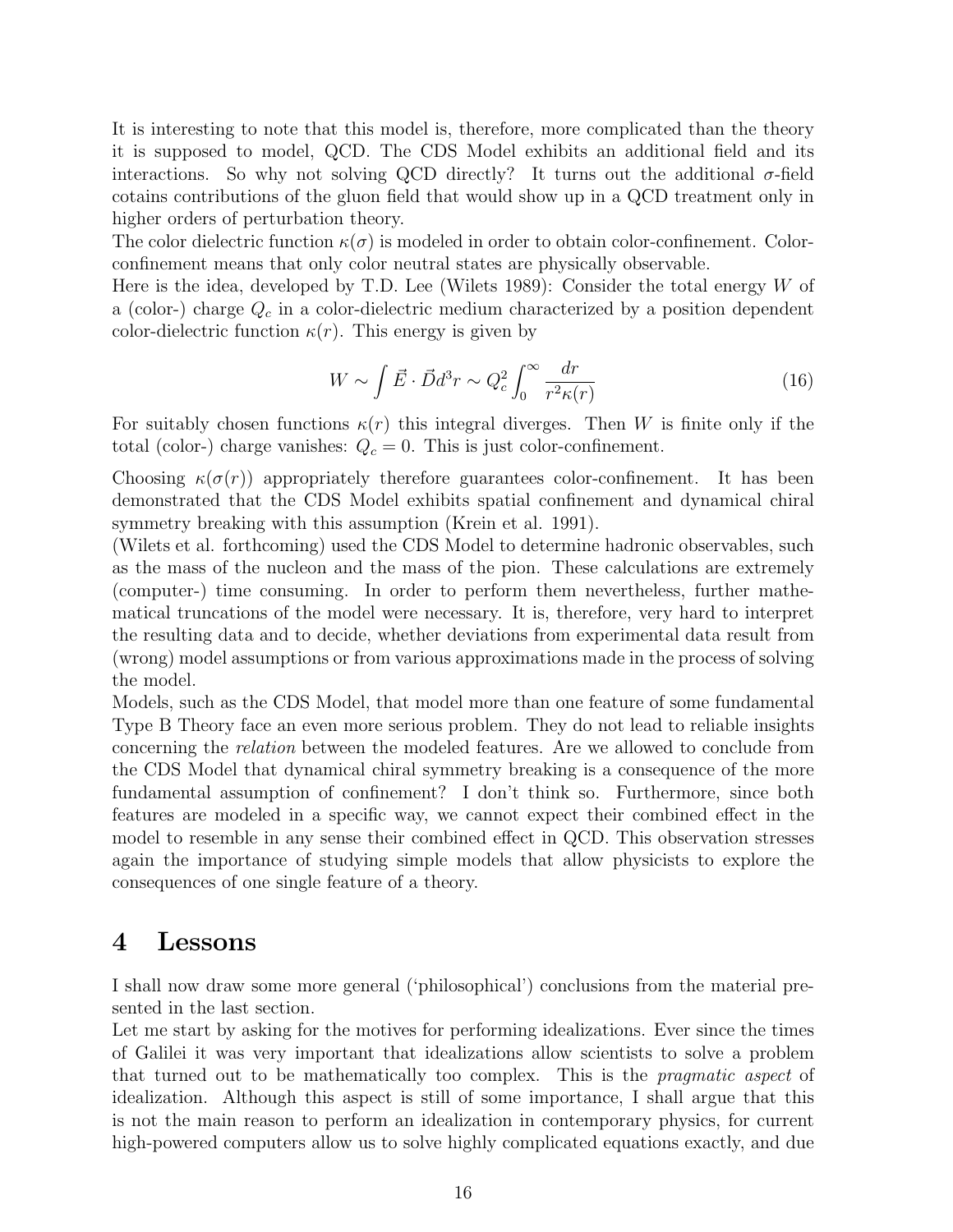to the rapid development in computer science and technology that motive to idealize will become even less important in the future (Hartmann 1996).

But even when we can solve whatever equation we want on a computer, physicists will certainly not stop investigating idealized models. This is because of the cognitive role of idealizations. Idealized models give us a partial understanding of the relevant mechanisms for the processes in the system under study. They alllow us, for example, to get some insight into the highly complicated dynamics inside a hadron by describing the physics in terms of (simple) effective degrees of freedom. In practice, this is done by extracting a single feature of a theory (in our example QCD) and exploring their consequences, such as confinement in the MIT-Bag Model or chiral symmetry and dynamical chiral symmetry breaking in the NJL Model, in a numerical experiment.<sup>27</sup>

I have stressed the importance of simple models that explore only the consequences of one single feature. Improving on models such as the ones presented in the case-study in order to make them empirically more adequate leads to the following problems: Firstly, the model under consideration will never be empirically adequate provided that the underlying theory (QCD) is in fact fundamental and therefore assumed to be empirically adequate. Since the model is not the full theory, it will never agree with all relevant empirical data. Secondly, models that aim at becoming empirically more adequate than others (such as the CDS Model) do not give us much insight into the dynamics, for they are too complicated.

This brings me to a related point. If empirical adequacy were the only goal scientists aim at (van Fraassen 1980), the practice of science could not be understood. Why do physicists work with models such as the MIT-Bag Model or the NJL Model? Why don't they contribute to the program of Lattice-QCD? There are certainly pragmatic (and possibly social) motives for this. Models are easier to apply, they allow the calculation of observables that cannot (yet) be calculated in full QCD. But still, I hope to have shown that there is more to modeling than this.

Modeling may have many aims. I wish to argue – jointly with  $T$ . Cohen – that *gaining* understanding of the processes involved by means of exploring the consequences of single features of a theory is certainly very central to the very idea of modeling.

Having argued that the main purpose of these models is not empirical adequacy, how can we understand that scientists try to make their models more realistic anyway? A way to understand this is to realize that improving a model phenomenologically supports the overall aim to explore the consequences of the feature under consideration. Which observables can be adequatly numerically reproduced by assuming only that feature alone, which ones need additional assumptions and mechanisms?

Here is another argument why I maintain that models are not made 'more realistic' in the first place in order to improve on their empirical adequacy, but in order to learn something about isolated features. Why do scientists stop at some point to explore a given model? In principle they could 'de-idealize' the model ad infinitum. Instead, at some stage they consider a new model that allows them to clarify the physics of other features of the underlying theory.

As a consequence of this observation, I do not see much evidence (in hadron physics) for E. McMullin's thesis that the practice of de-idealizing a model supports the idea of

 $27$ See (Humphreys 1991) and (Rohrlich 1991).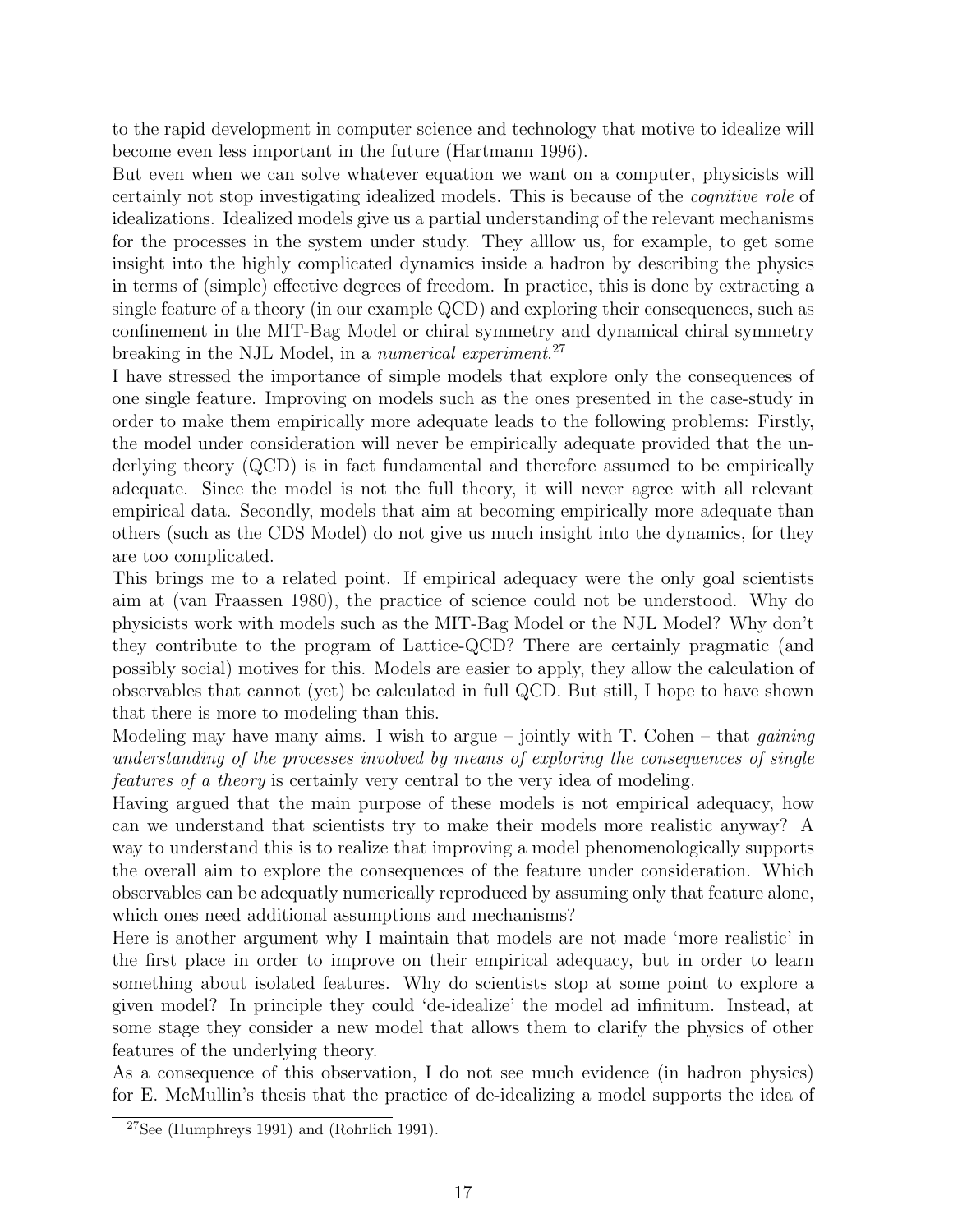scientific realism. McMullin writes

Formal idealization is . . . a quite powerful epistemic technique, not only the original model already supports theoretical laws that account approximately for some of the regularities to be explained, but even more because the 'adding back', if it accounts for additional experimental data and especially if it leads to the discovery of new empirical laws, is a strong validation for the model and its accompanying theory, within the limits of the idealizations employed. Indeed, this becomes a strong (though not conclusive) argument for the existence of the structures postulated by the model. If the original model merely 'saved the phenomena' without in any way approximating to the structure of the object whose behaviour is under scrutiny, there would be no reason why this reversal of a simplifying assumption, motivated by the belief that the object does possess something like the structure attributed to it, would work as it does. Taking the model seriously as an approximately true account is what leads us to expect the correction to produce a verifyable prediction. The fact that formal idealization rather consistently does work in this way is a strong argument for a moderate version of scientific realism. (McMullin 1985, 261 f)

Having a fundamental theory like QCD allows us, however, also to argue against philosophers of science who wish to strengthen anti-realism by pointing to the various 'contradictory' models of nuclear and hadron physics. The relation between those models is certainly very subtile (Cohen 1996) but there seems to be an underlying theory that inspired them all. Modeling seems to be neutral concerning the realism-anti-realism issue. This, however, is an issue for another article.

## 5 Conclusions

Although QFT is one of the most fundamental theories we have, idealizations are used extensively in the context of working with this theory and constructing models of it. In order to get an understanding of the various uses of idealizations it proves useful to distinguish different types of theories and models. The distinctions I make are, I claim, in accordance with the physicists use of the terms. After reviewing idealizations in theories of Types A and B, as well as Models of Type A, this paper focuses on Models of Type B, that is phenomenological models. The case-study I presented analysed phenomenological models of hadron structure. Interestingly, there is a fundamental (Type B) theory for this part of physics that can be solved numerically by high-powered computers. How can we make sense of the observation that models are still used extensively? In tackling this question, I argued for two theses. Firstly, empirical adequacy cannot be the only aim of science and secondly, this practice can be understood by assuming that one important aim of science is to gain understanding of the physical processes involved. One way to gain understanding is to consider simplified models that allow the describtion of relevant aspects of the underlying theory in terms of effective degrees of freedom. Idealizations are, therefore, not only a vice, necessary for pragmatic reasons, but also a virtue: they have a cognitive function that is much more important than the pragmatic aspect.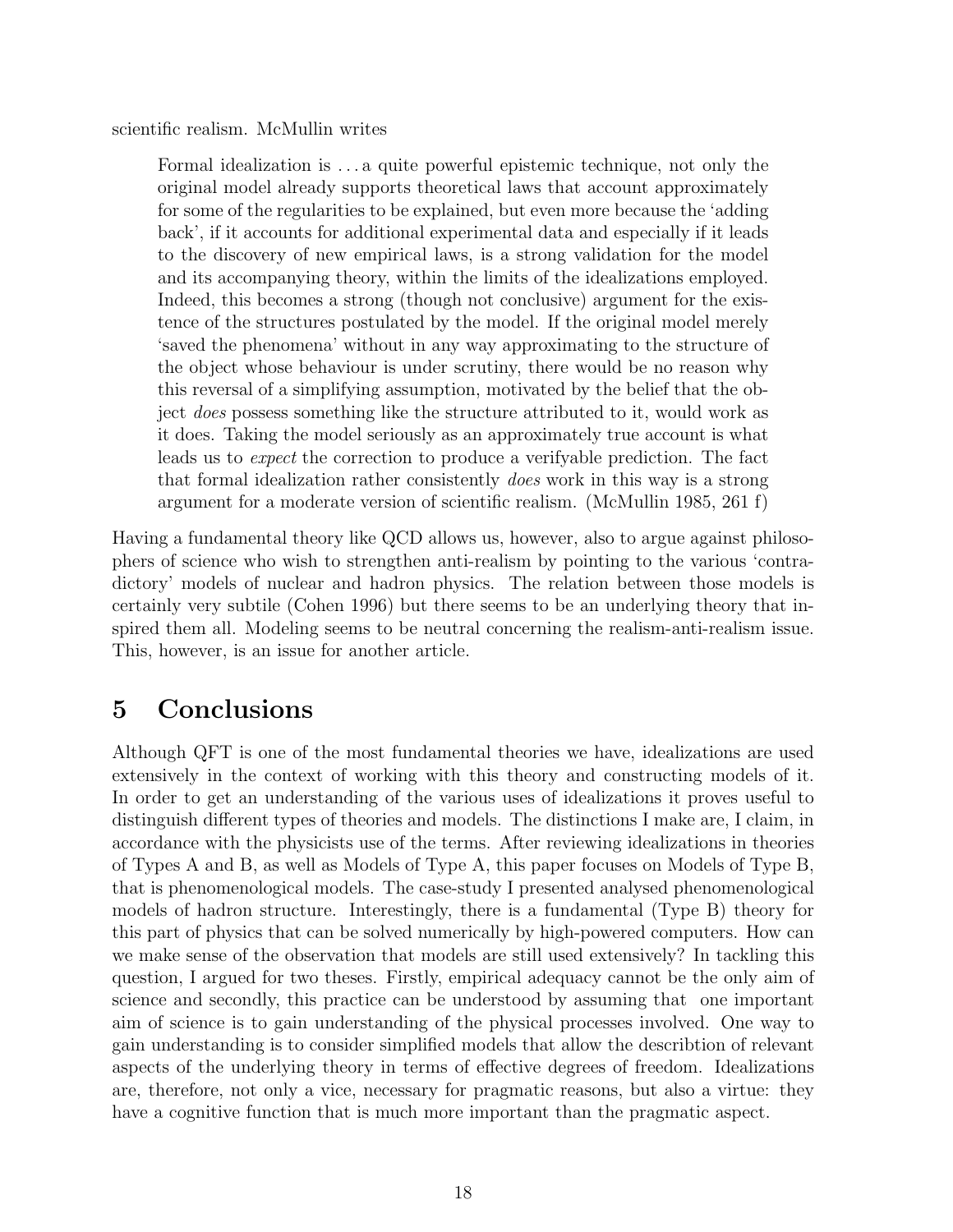### References

- Achinstein, P. and O. Hannaway (1985). Experiment and Observation in Modern Science. Boston: MIT Press and Bradford Books.
- Asquith, P. and T. Nickles (1982), Eds. PSA 1982, Vol. 2. East Lansing: Philosophy of Science Association.
- Auyang, S. (1995). How Is Quantum Field Theory Possible? Oxford: Clarendon Press.
- Balzer, W., C. U. Moulines and J. Sneed (1987). An Architectonic of Science the Structuralist Program. Dordrecht: Kluwer.
- Bhaduri, R. (1988). *Models of the Nucleon. From Quarks to Soliton.* Redwood City: Addison-Wesley Publishing Company.
- Birell, N. and P. Davies (1982). Quantum Fields in Curved Space. Cambridge: Cambridge University Press.
- Brown, H. and R. Harré (1988), Eds. *Philosophical Foundations of Quantum Field* Theory. Oxford: Clarendon Press.
- Bunge, M. (1973). Method, Model, and Matter. Dordrecht: D. Reidel Publishing Company.
- Cao, T. and S. Schweber (1993). The Conceptual Foundations and the Philosophical Aspects of Renormalization Theory. Synthese, 97, 33–108.
- Cartwright, N. (1983). How the Laws of Physics Lie. Oxford: Clarendon Press.
- Cartwright, N., T. Shomar and M. Suárez (1995). The Tool-Box of Science. In: Herfel et al. (1995), pp. 137–149.
- Clifton, R. (1996), Ed. Perspectives on Quantum Reality. Dordrecht: Kluwer Academic Publishers.
- Cohen, T. (1996). Chiral and Large–N<sub>c</sub> Limits of Quantum Chromodynamics and Models of the Baryon. Reviews of Modern Physics, 68, 599–608.
- Cushing, J. (1982). Models and Methodologies in Current Theoretical High-Energy Physics. Synthese, 50, 5–102.
- Cushing, J. (1988). Foundational Problems in and Methodological Lessons from Quantum Field Theory. In: Brown et al. (1988), pp. 25–39.
- Cushing, J. (1990). Theory Construction and Selection in Modern Physics: The S– Matrix. Cambridge: Cambridge University Press.
- DeTar, C. and J. Donoghue (1983). Bag Models of Hadrons. Annual Review of Nuclear and Particle Science, 33, 235–264.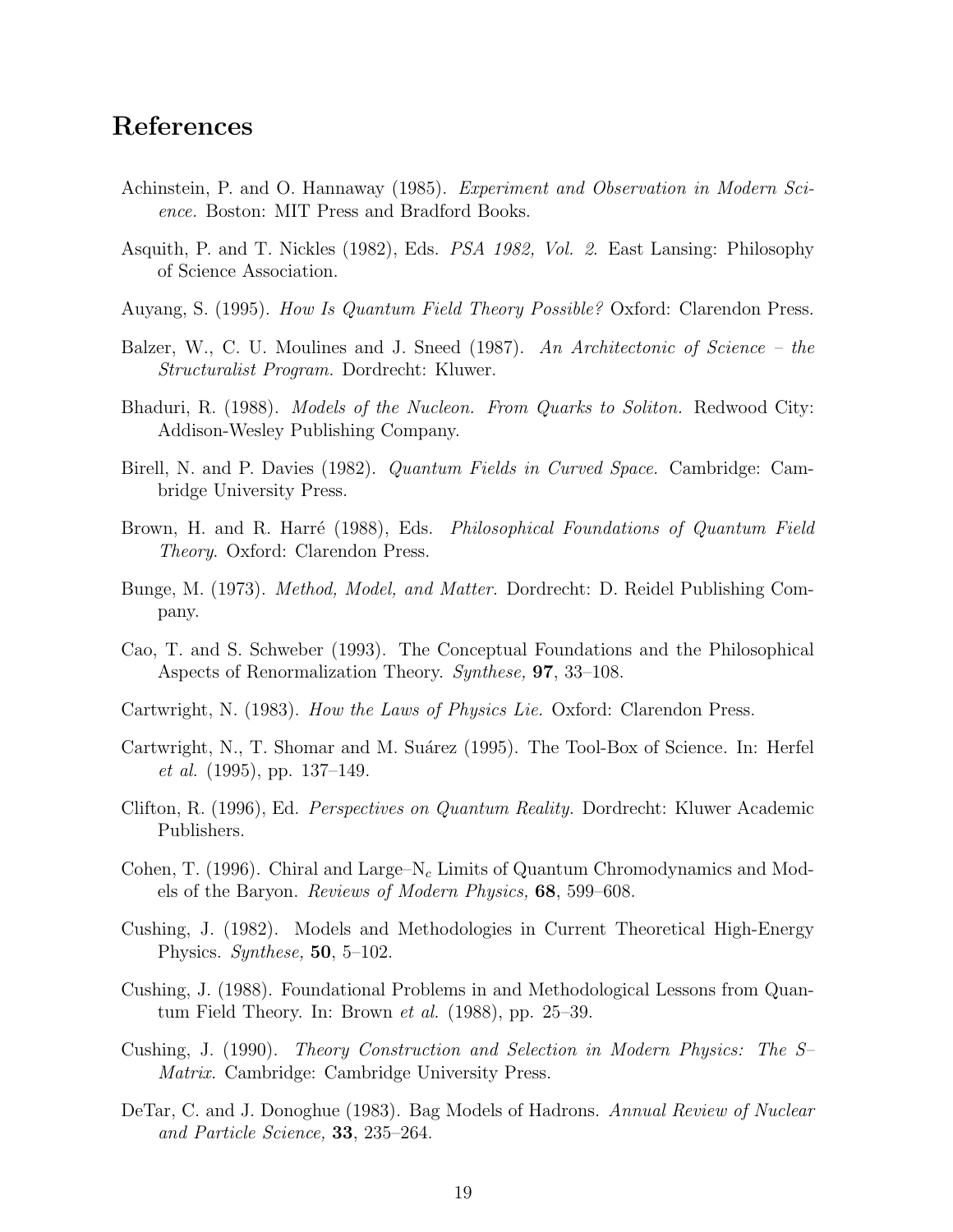- Field, R. (1989). Applications of Perturbative QCD. Redwood City: Addison-Wesley.
- Fine, A., M. Forbes and L. Wessels (1991). PSA 1990, Vol. 2. East Lansing: The Philosophy of Science Association.
- Giere, R. (1988). Explaining Science. A Cognitive Approach. Chicago: The University of Chicago Press.
- Haag, R. (1992). Local Quantum Physics. Fields, Particles and Algebras. Berlin: Springer-Verlag.
- Hartmann, S. (1995a). Models as a Tool for Theory Construction. Some Strategies of Preliminary Physics. In: Herfel *et al.* (1995), pp. 49–67.
- Hartmann, S. (1995b). Metaphysik und Methode. Strategien der zeitgenössischen Physik in wissenschaftsphilosophischer Perspektive. Konstanz: Hartung–Gorre Verlag.
- Hartmann, S. (1996). The World as a Process. Simulations in the Natural and Social Sciences. In: Hegselmann et al. (1996), pp. 77-100.
- Hartmann, S. (forthcoming). Models and Stories in Hadron Physics. In: Morgan et al. (forthcoming).
- Hegselmann, R., U. Mueller and K. Troitzsch (1996), Eds. Modelling and Simulation in the Social Sciences from the Philosophy of Science Point of View (Theory and Decision Library). Dordrecht: Kluwer Academic Publishers.
- Herfel, W. et al. (1995), Eds. Theories and Models in Scientific Processes (Poznan Studies in the Philosophy of Science and the Humanities 44). Amsterdam/Atlanta: Rodopi.
- Humphreys, P. (1991). Computer Simulations. In Fine et al. (1991), pp. 119–130.)
- Klevanski, S. (1992). The Nambu–Jona-Lasinio Model of Quantum Chromdynamics. Reviews of Modern Physics, 64, 649–708.
- Krein, G., P. Tang, L. Wilets and A. Wiliams (1991). The Chromodielectric Model. Confinement, Chiral Symmetry Breaking, and the Pion. Nuclear Physics, A523, 548–562.
- Laymon, R. (1985). Idealization and the Testing of Theories by Experimentation. In: Achinstein et al. (1985), pp.147–173.
- Laymon, R. (1995). Idealizations, Externalities, and the Economic Analysis of Law. In: Pitt (1995), pp. 185–206.
- McMullin, E. (1985). Galilean Idealization. Studies in History and Philosophy of Science, 16, 247–273.
- Milonni, P (1994). The Quantum Vacuum. An Introduction to Quantum Electrodynamic. San Diego: Academic Press.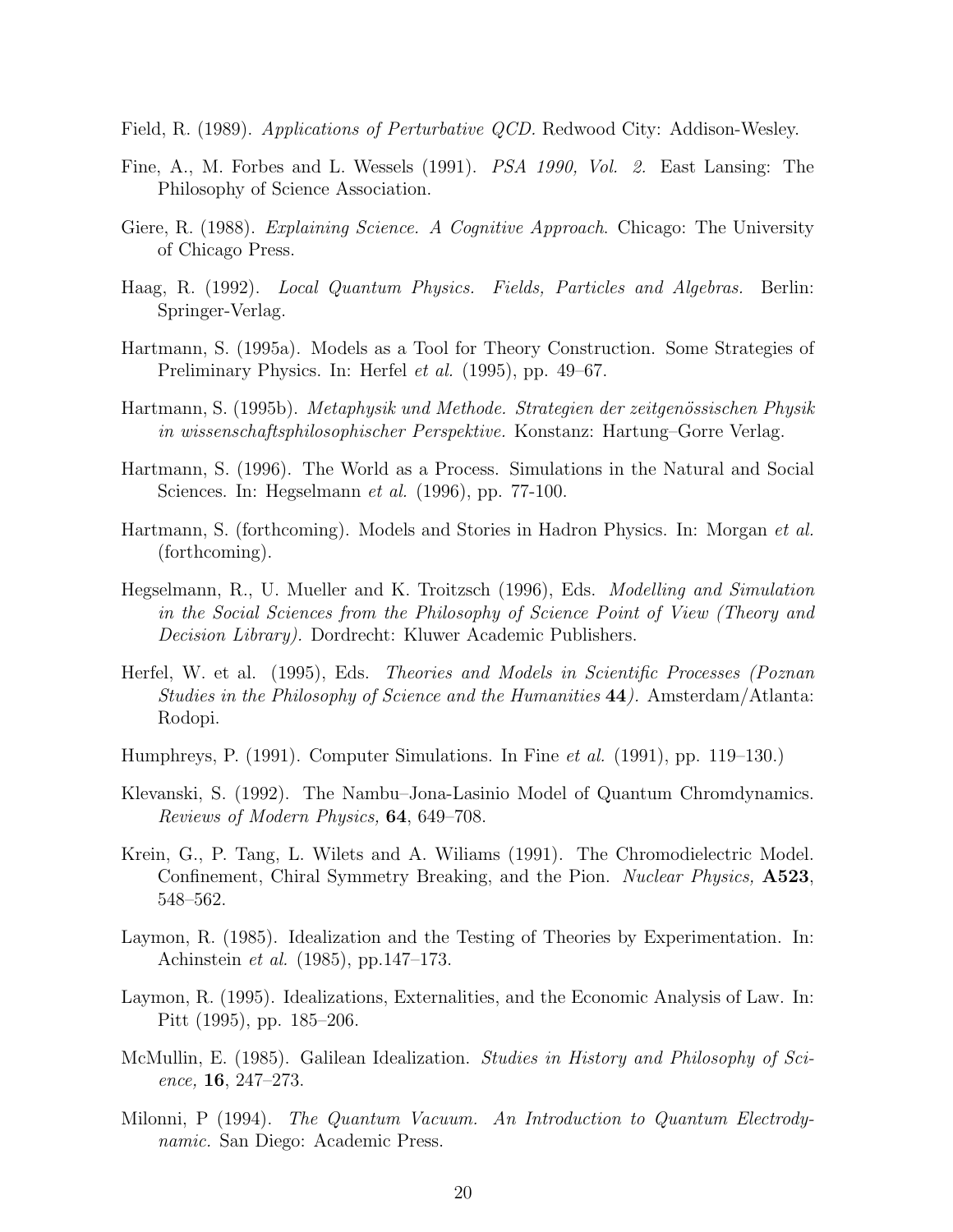- Morgan, M. and M. Morrison (forthcoming), Eds. Models as Mediating Instruments. Cambridge: Cambridge University Press.
- Moulines, C. U. (1996). Structuralist Models, Idealization, and Approximation. In Hegselmann et al. (1996), pp. 157–168.
- Nagel, E., P. Suppes and A. Tarski (1962), Eds. Logic, Methodo- logy and Philosophy of Science. Proceedings of the 1960 International Congress. Stanford: Stanford University Press.
- Nambu, Y. and G. Jona-Lasinio (1961). Dynamical Model of Elementary Particles Based on an Analogy with Superconductivity. I. Physical Review,122, 345–358.
- Pais, A. (1986). Inward Bound. Of Matter and Forces in the Physical World. Oxford: Clarendon Press.
- Pitt, J. (1995), Ed. New Directions in the Philosophy of Technology. Dordrecht: Kluwer Academic Publishers.
- Plunien, G., B. Müller and W. Greiner (1986). The Casimir Effect. *Physics Reports*, 134, 88–193.
- Redhead, M. (1980). Models in Physics. *British Journal for the Philosophy of Science*, 31, 145–163.
- Redhead, M. (1982). Quantum Field Theory for Philosophers. In: Asquith et al. (1982), pp. 57–99.
- Redhead, M. (1988). A Philosopher Looks at Quantum Field Theory. In: Brown et al. 1988, pp. 9–23.
- Rohrlich, F. (1991). Computer Simulations in the Physical Sciences. In: Fine *et al.* (1991), pp. 507–518.
- Rothe, H. (1992). Lattice Gauge Theories. Singapore: World Scientific.
- Schweber, S. (1994). QED and the Man Who Made it: Dyson, Feynman, Schwinger and Tomonaga. Princeton: Princeton University Press.
- Straeter, R. (1988). Why Should Anyone Want to Axiomatize Quantum Field Theory? In: Brown et al. (1988), pp. 137–148.
- Suppes, P. (1962). Models of Data. In: Nagel et al. (1962), pp. 252–261.
- Teller, P. (1995). An Interpretive Introduction to Quantum Field Theory. Princeton: Princeton University Press
- Van Fraassen, B. (1980). The Scientific Image. Oxford: Clarendon Press.
- Weinberg, S. (1995). The Quantum Theory of Fields, Vol. 1: Foundations. Cambridge: Cambridge University Press.